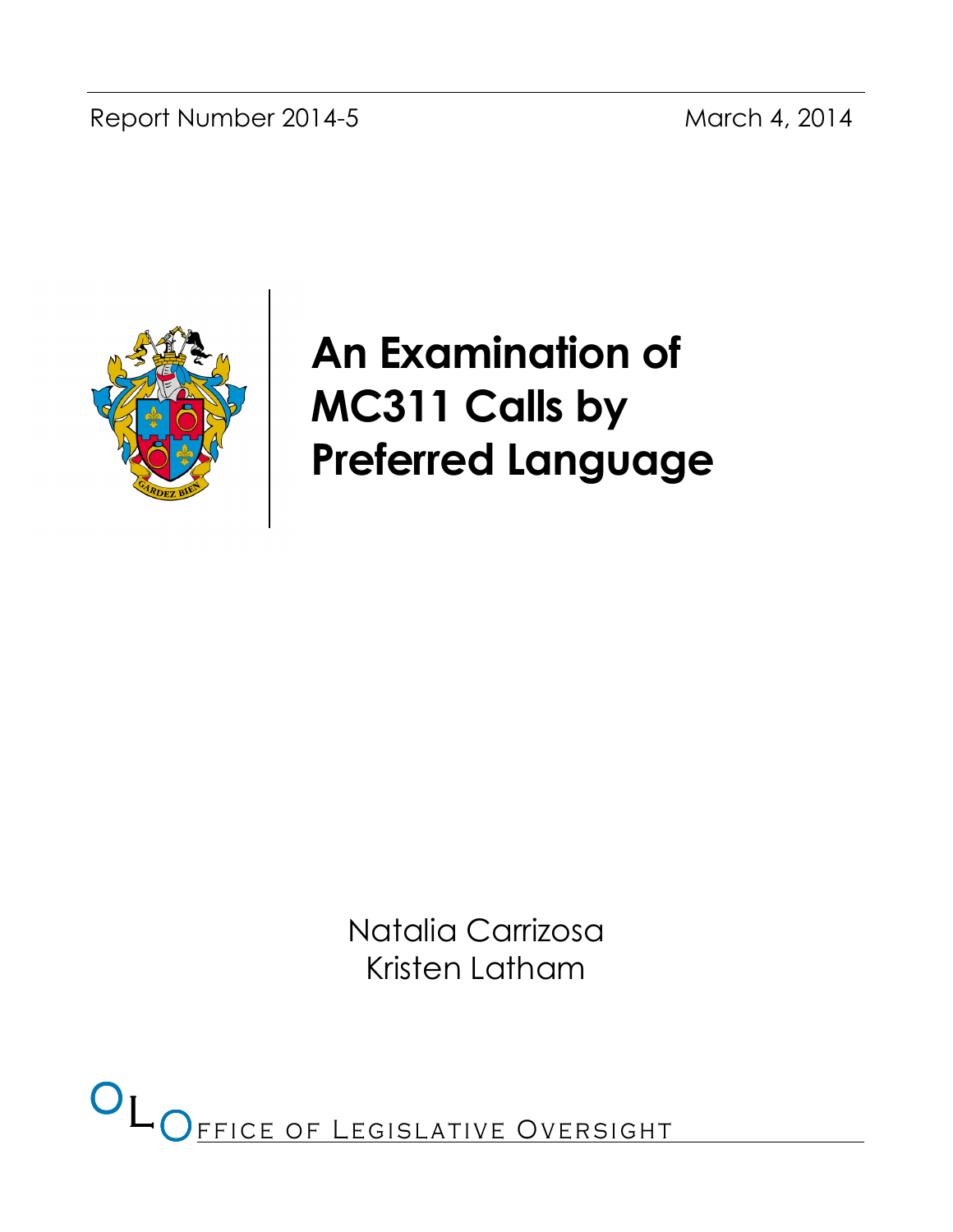## An Examination of MC311 Calls by Preferred Language

Office of Legislative Report Number 2014-5 March 4, 2014

MC311 provides the public with a single point of contact for non-emergency information on County services and programs. Individuals with limited English proficiency (LEP) have two options for communicating with MC311 customer service representatives (CSRs): they can (1) select to speak with a Spanish-speaking CSR at the beginning of their call or (2) they can communicate with a CSR using a telephone interpretation service (over 150 languages available). The Council requested this project in order to better understand cultural competency issues in the County by examining data from the County's MC311 system on interactions with LEP individuals.

#### Cultural Competency

Cultural competency is having awareness of varying cultural and community norms of diverse populations and providing equal access to service delivery. The five essential elements of cultural competency are:

- 1. Value diversity by respecting different cultural customs, values, and communication methods;
- 2. Cultivate cultural awareness;
- 3. Understand the dynamics of cultural interactions;
- 4. Acquire and Institutionalize cultural knowledge; and
- 5. Design and adapt service delivery to the diversity of the community.

#### Best Practices and MC311

According to data from the U.S. Census Bureau, there are 926,231 people in Montgomery County. Of these, 61% (564,386) speak only English at home. 15% of individuals speak English less than "very well," and in 7% of households, no person in the household aged 14 or older speaks English "very well".

OLO researched best practices for ensuring equal access for individuals with limited English proficiency (LEP) for 311 programs. Overall, the policies and practices of MC311 highlighted below align with the identified best practices, including:

- Access to the MC311 system through telephone and web-based channels;
- Translation services to all callers, including 17 Spanish-speaking customer service representatives or telephone translation services;
- Community outreach including flyers/palm cards in multiple languages, meeting with community groups, and television/radio/newspaper advertisement in Spanish; and
- Monthly reports on customer request statistics.

#### Total Non-English MC311 Calls

During 2012-2013, MC311 received over 950,000 calls. The data show that:

- Of the approximate 40,000 calls per month, 4.4% were non-English calls;
- About 1,590 calls per month (4% of all calls) were from callers requesting to speak with a Spanish-speaking representative, and 150 calls per month were from Spanish speakers who used the telephone interpretation service; and
- On average, 18 calls per month required interpretation for languages other than Spanish.

Other Jurisdictions. The percentage of MC311 calls from callers requesting to speak in languages other than English exceeds percentages reported to OLO by 311 programs in other jurisdictions, including Prince George's County (2%), Washington, DC (less than 1%) and the City of Philadelphia (less than 1%)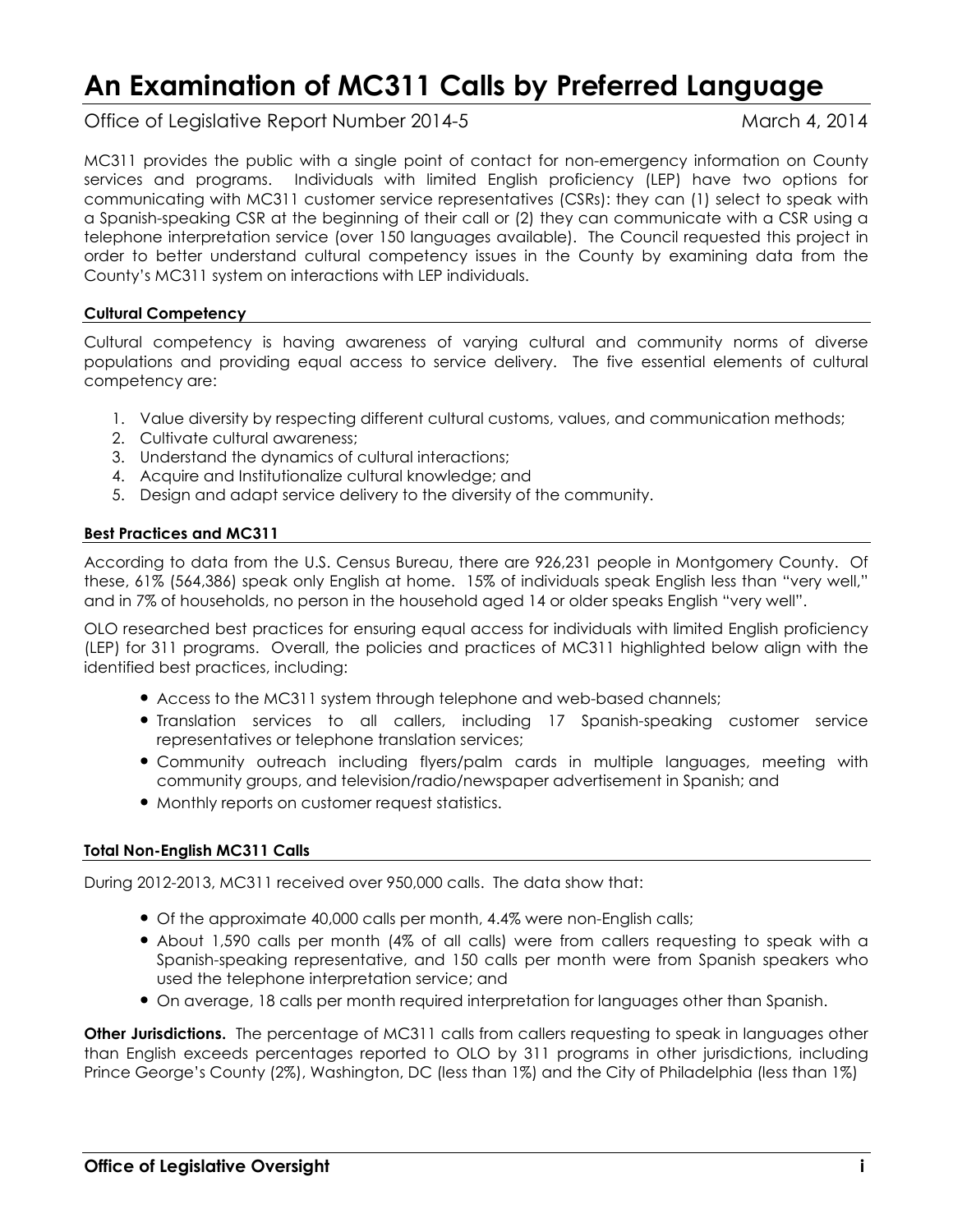#### MC311 Top Request Topics by Preferred Language

OLO found that the most common MC311 requests from callers requesting to speak in Spanish were different from the most common requests from all callers. The table below shows the top five request topics for all calls and for those where the caller had a preferred language of Spanish.

| Rank               | <b>Topic</b>                                                               | # of<br><b>Requests</b> | $%$ Total<br><b>Requests</b> | % Topic<br><b>Requests in</b><br>Spanish |
|--------------------|----------------------------------------------------------------------------|-------------------------|------------------------------|------------------------------------------|
| <b>All Callers</b> |                                                                            |                         |                              |                                          |
|                    | Ride On Real Time Arrival Information                                      | 88,430                  | 18%                          | 2%                                       |
| $\overline{2}$     | Trash/Recycling Pick Up Request or Question                                | 48,800                  | 10%                          | $3\%$                                    |
| 3                  | General Discussion of Individual Property Tax Bill (Finance<br>Department) | 24,568                  | 5%                           | $1\%$                                    |
| 4                  | Schedule/Cancel DPS Inspections                                            | 21,402                  | $4\%$                        | $3\%$                                    |
| 5                  | Ride-On Trip Planning                                                      | 16,999                  | $3\%$                        | 2%                                       |
|                    | <b>Spanish-Preferred Callers</b>                                           |                         |                              |                                          |
|                    | Manna Food Center Related                                                  | 3,458                   | 0.71%                        | 59%                                      |
| $\mathcal{P}$      | Food Stamps/Cash Assistance                                                | 1,870                   | 0.38%                        | 21%                                      |
| 3                  | Ride On Real Time Arrival Information                                      | 1,751                   | 0.36%                        | 2%                                       |
| 4                  | Trash/Recycling Pick Up Request or Question                                | 1,471                   | 0.30%                        | 3%                                       |
| 5                  | Information about Medicaid/Medical Assistance/Health Care<br>Reform/MCHP   | 1,136                   | 0.23%                        | 23%                                      |

Manna also had the highest percentage of requests with a preferred language of Spanish – about 59% of all Manna related requests had a Spanish preference. The table below summarizes the five service request topics with the highest percentages of Spanish calls within the call the topic.

| Rank | <b>Topic</b>                                                          | % of Topic Requests<br>in Spanish |
|------|-----------------------------------------------------------------------|-----------------------------------|
|      | Manna Food Center                                                     | 59%                               |
| 2    | Information on Medicaid/Medical Assistance/Health Care<br>Reform/MCHP | 23%                               |
|      | Food Stamps/Cash Assistance                                           | 21%                               |
|      | Information on Vaccinations/Clinics/Direct Medical Services           | 9%                                |
|      | <b>Contacting Case Worker or DHHS</b>                                 | 9%                                |

#### Call Characteristics

OLO compared the following call characteristics of calls from Spanish speakers with those of other calls: talk time, hold time, and work completion time after the call. The data show that hold times and after call work times were similar among calls where the caller selected to speak with a Spanish-speaking CSR versus other regular calls, but that for Spanish calls talk times were about 40 seconds longer on average than other calls.

#### Length of Time to Close Requests

OLO compared the number of days it took to close service requests among requests with preferred languages of English and Spanish. For this comparison, OLO examined how many business days it took to close requests on average for the top 10 specific service request categories from Spanish-speaking callers. OLO did not find significant differences in the lengths of time to close requests between requests made by callers requesting to speak in Spanish and other requests.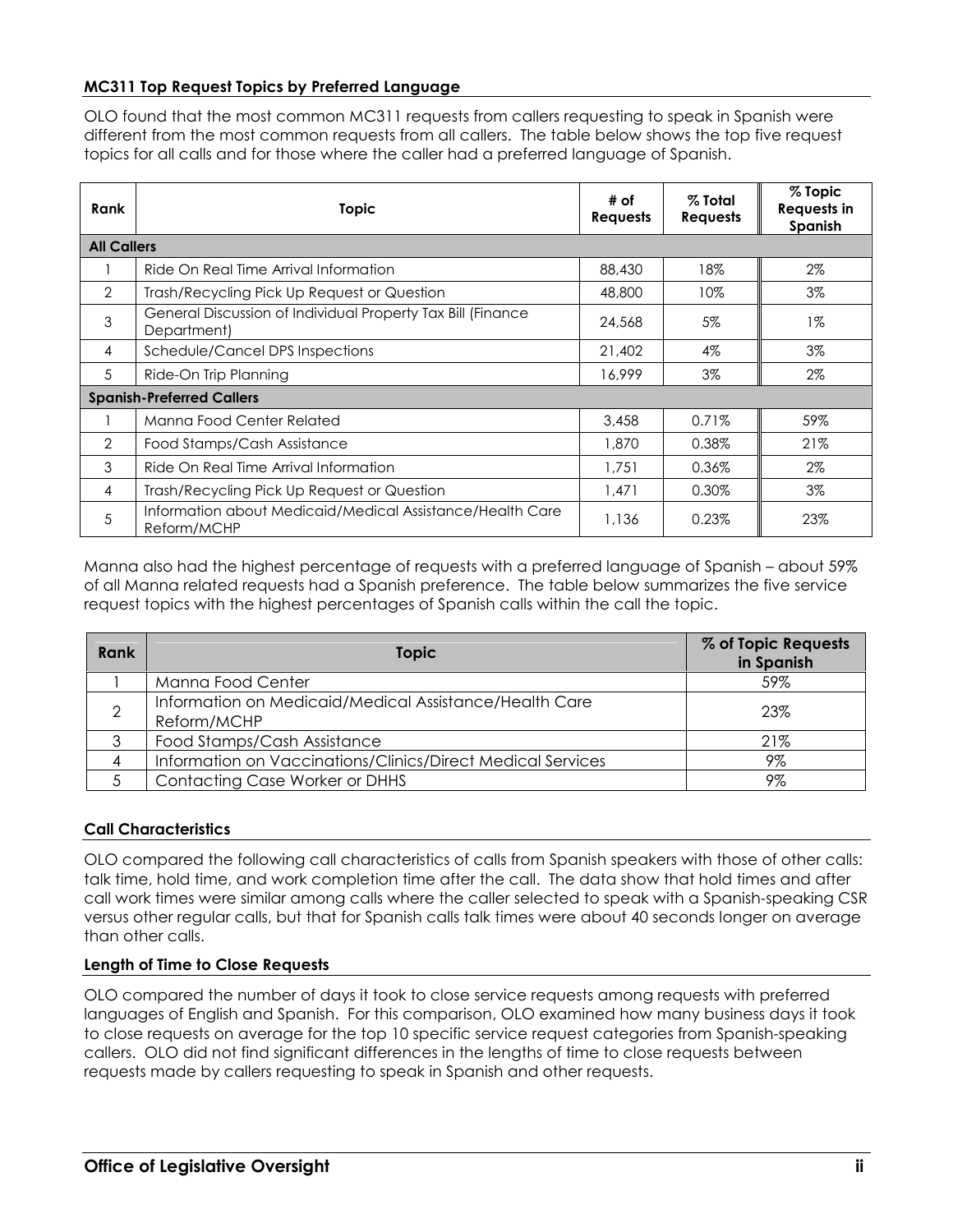## **Office of Legislative Report 2014-5**

## **TABLE OF CONTENTS**

| $\mathbf{I}$ . |  |
|----------------|--|
| П.             |  |
| Ш.             |  |
| IV.            |  |
| V.             |  |
| VI.            |  |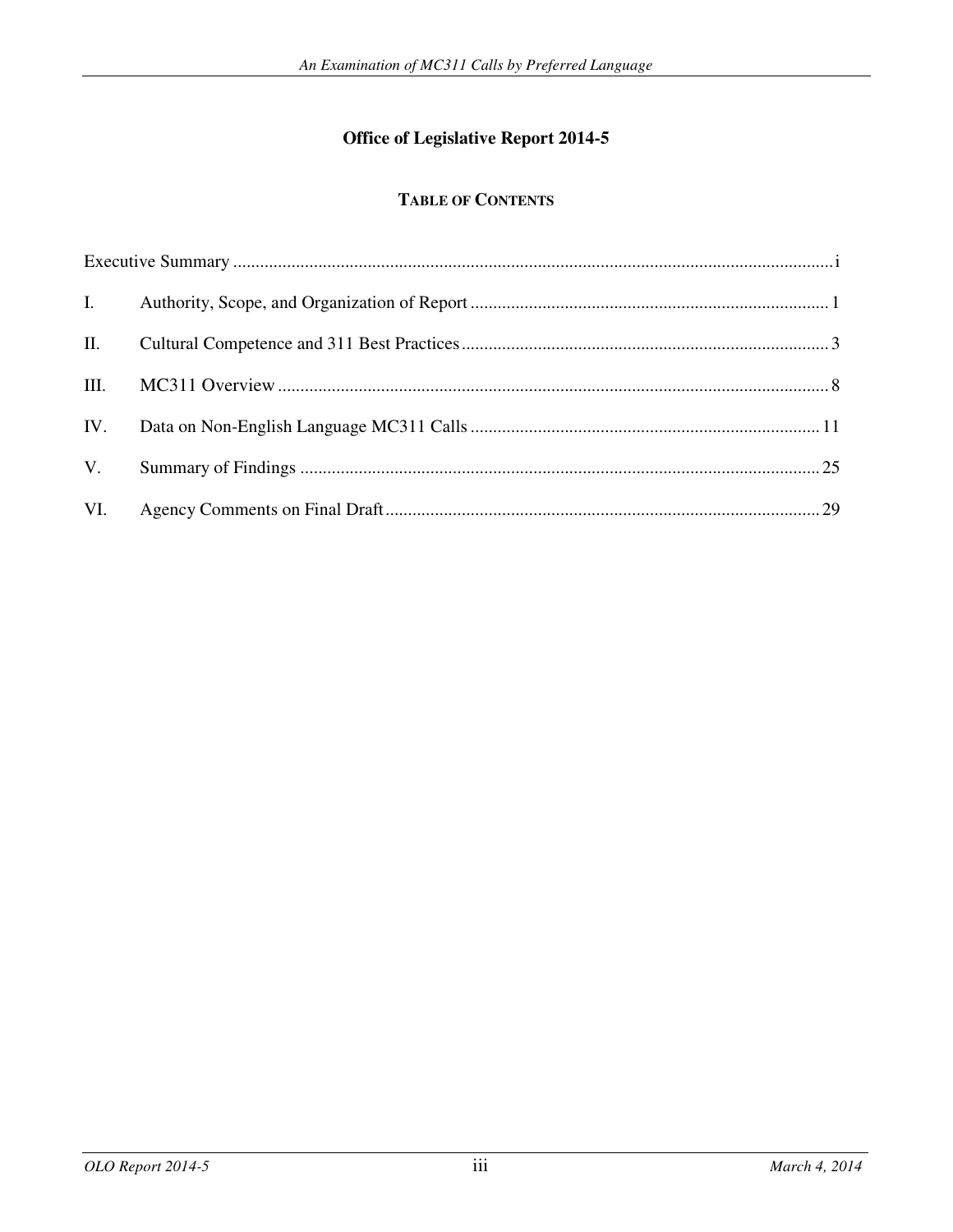## **CHAPTER I. Authority, Scope, and Organization of Report**

## **A. Authority**

Council Resolution 17-830, *Fiscal Year 2014 Work Program of the Office of Legislative Oversight*

## **B. Scope of Report**

As part of the Executive's vision to "Create greater responsiveness and accountability in meeting the needs of a very diverse county," the County established an integrated Customer Service Center. MC311, established in June 2010, provides the public with a single point of contact for non-emergency information on County services and programs. The FY14 approved budget for MC311 was \$3.6 million and 35.9 workyears.

In the FY14 OLO work program, the Council placed emphasis on several overall topic areas, including cultural competency. Cultural competency is having awareness of varying cultural and community norms of diverse populations and embracing the principles of equal access and non-discriminatory practices in service delivery. One aspect of cultural competency is linguistic competency, which is the ability of an organization to communicate effectively with diverse audiences.

This project aims to enhance the County Council's awareness of cultural competency issues in the County by examining data from the County's MC311 program on interactions with individuals with limited English proficiency (LEP). To provide the Council with a better understanding of cultural competency in the County's MC311 program, this OLO report includes:

- Descriptions and case studies of best practices in cultural competency and 311 program outreach for LEP individuals;
- A summary of MC311 operations, including services and outreach for individuals with limited English proficiency (LEP); and
- An analysis of data on MC311 calls, with a focus on those where the caller communicated in a language other than English.

## **C. Organization**

**Chapter II, Cultural Competency and 311 Best Practices**, provides a brief description of cultural competency as well as an overview of best practices and case studies from other jurisdictions regarding language and community outreach for 311 programs.

**Chapter III, MC311 Overview**, describes MC311 services, operations, community outreach, and performance measures.

**Chapter IV, Data on Non-English MC311 Calls,** describes data on all MC311 requests, with a focus on callers that requested to speak in a language other than English.

**Chapter V, Findings,** summarizes the findings of the report.

**Chapter VI, Agency Comments** presents comments from the County's Chief Administrative Officer on the final draft of this report.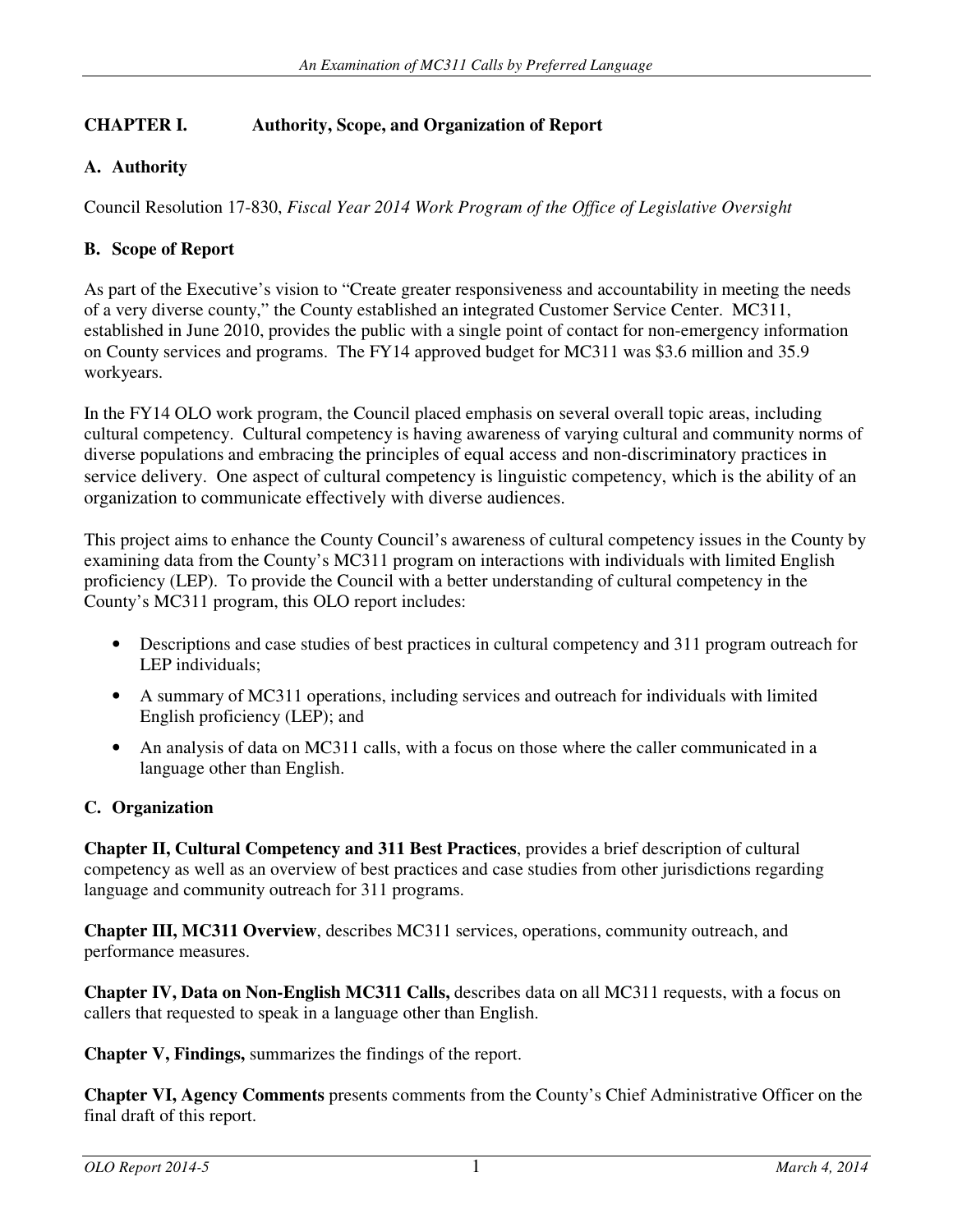## **D. Methodology**

Office of Legislative Oversight staff members Kristen Latham and Natalia Carrizosa conducted this study. The research consisted of examining data on MC311 calls from the County's Siebel CRM system, which is used to manage and track MC311 calls. OLO also met with MC311 staff to better understand MC311 operations and outreach to different communities in the County.

### **E. Acknowledgements**

OLO received a high level of cooperation from County Government staff involved in this study. OLO appreciates the time commitment, the expertise, and the insights provided by all staff who participated. In particular, OLO acknowledges the following staff for their assistance: Fariba Kassiri, Assistant Chief Administrative Officer; Leslie Hamm, MC311 Director and Stephen Heissner, Brian Roberts, and Debbie Richards of MC311.

In addition, OLO greatly appreciates the valuable time and information provided by: Stephen Williams (District of Columbia), Graham Quinn (Philadelphia, PA), Lisa Allen (Baltimore City, MD) and Jennifer Hawkins (Prince George's County, MD).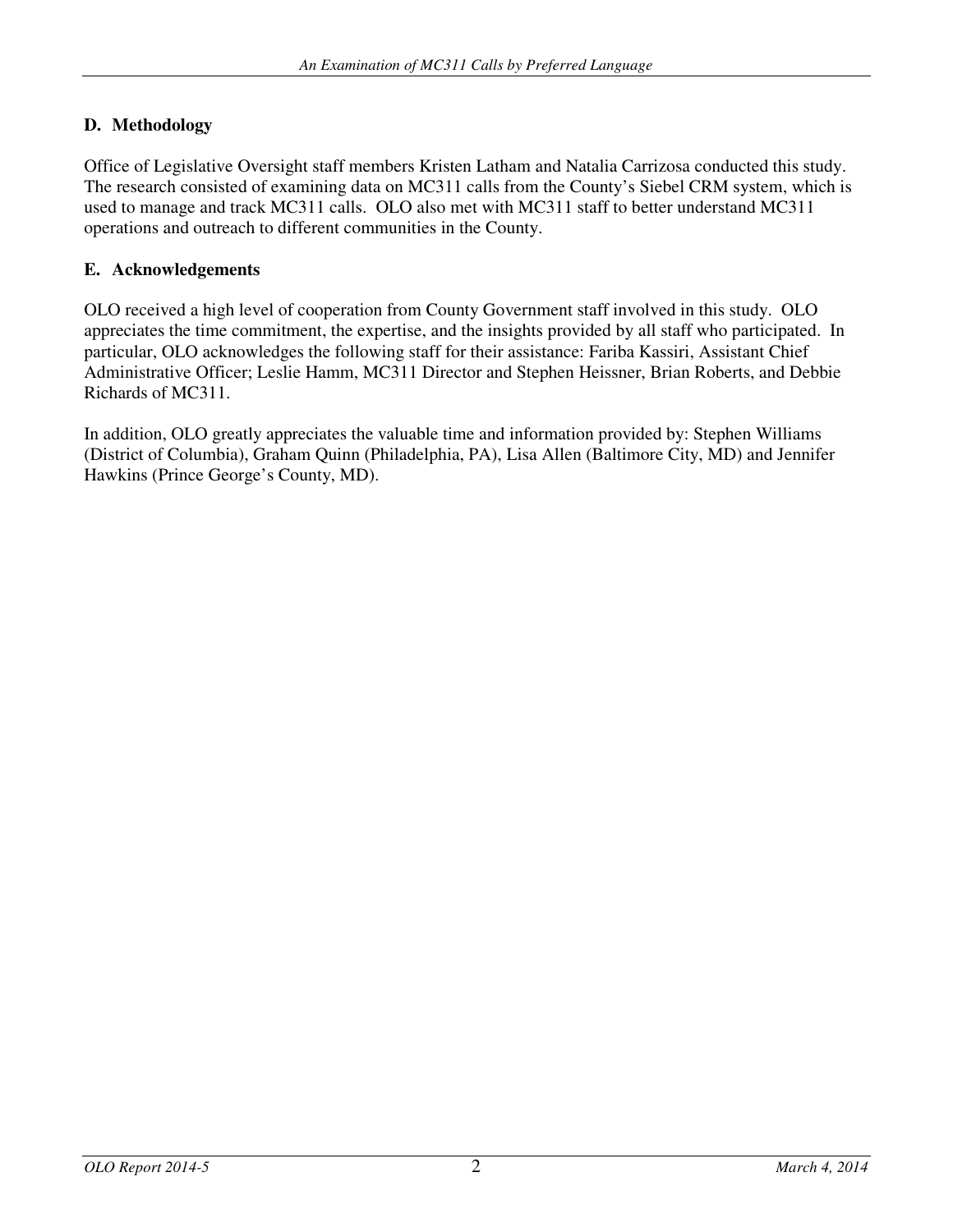## **CHAPTER II. Cultural Competency and 311 Best Practices**

In the FY14 OLO work program, the Council placed emphasis on several overall topic areas, including cultural competence. This report examining the similarities and differences between English and non-English Calls to MC311, is one of eight OLO FY14 projects that will consider cultural competency within its project scope.<sup>1</sup> Together, this body of projects is intended to enhance the County Council's awareness of cultural competency issues in the County.

This chapter provides a brief description of cultural competency, including guiding principles and best practices, as well as an overview of best practices and case studies from other jurisdictions regarding language and community outreach for 311 programs. The chapter includes detailed summaries of NYC311 and Philly311, both of which have extensive language-related access and outreach efforts:

- **Section A** summarizes cultural competency, including general best practices;
- **Section B** details cultural competency best practices specific to local 311 systems; and
- **Section C** provides a review of two jurisdictions' (New York City and Philadelphia) efforts regarding 311 system language access and outreach.

## **A. Cultural Competency**

Most literature regarding cultural competency involves healthcare or education; OLO reviewed general resources as well as those in those particular fields of study.<sup>2</sup>

In recent years, demographic changes have occurred throughout the United States. In many jurisdictions, minority and immigrant populations have grown and local governments have had to learn to adapt culturally and linguistically. In order to improve the quality of services and avoid disparities in service delivery, many local jurisdictions have been proactive in meeting the needs of these communities.

**Definition.** Cultural competency is having awareness of varying cultural and community norms of diverse populations and embraces the principles of equal access and non-discriminatory practices in service delivery. There are five essential elements of the cultural competency of individuals and institutions:

- 1. Value diversity by respecting different cultural backgrounds and customs, different ways of communicating, and different traditions and values;
- 2. Cultural self-awareness where individuals within institutions understand that their own cultures all of their experiences, background, knowledge, skills, beliefs, values, and interests – shape their sense of who they are, where they fit into communities and society, and how they interact with the public;
- 3. Understand the dynamics of cultural interactions by knowing that there are many factors that can affect interactions across cultures, including historical cultural experiences and relationships between cultures in a local community;

l

<sup>&</sup>lt;sup>1</sup> The other OLO FY 14 projects are: (a) Procurement and Small, Minority, Female, Disabled and Locally Owned Businesses; (b) Juvenile Justice; (c) Developmental Education; (d) Montgomery County Public Schools' High School Consortia; (e) School Demographic Makeup among MCPS Students and Educators; (f) Workforce Development Services; and (g) After School Programs and their Impact.

 $2$  Resources used for this section include the National Center for Cultural Competence (Georgetown University); "Servicing Diverse Communities," ICMA; "Culture, Language, and Health Literacy," US Health Resources and Services Administration (HRSA); "Why Cultural Competence," website with numerous links from National Education Association.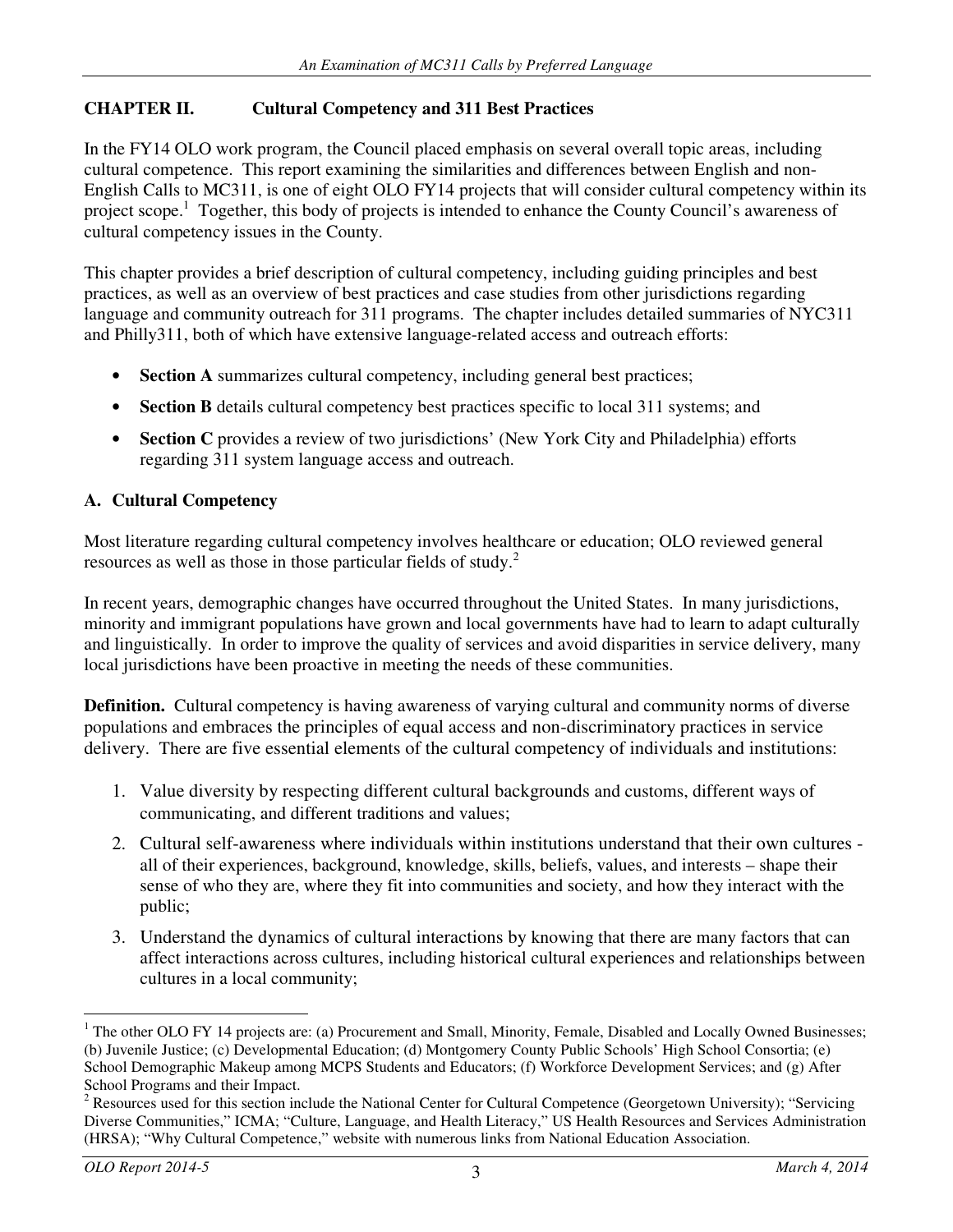- 4. Acquire and institutionalize cultural knowledge based on an understanding of the cultural and diversity found in one's community; and
- 5. Design and adapt service delivery systems to meet the needs of the cultural diversity communities being served.

Organizations that demonstrate cultural competency have a defined set of values and behaviors, along with established polices and infrastructure to work effectively with diverse communities. Cultural competency is also incorporated into policy making, administration, practice and service delivery.

*Linguistic Competency.* One aspect of cultural competency is linguistic competency, which is the ability of an organization to communicate effectively with diverse audiences.

**Best Practices in Cultural Competency.** In order to achieve cultural competency, organizations must identify the needs of different populations and create policies/implement services that are matched to those unique needs of the communities served. Community engagement and inclusion is the key to an organization's cultural competency. Some other specific best practices include:

- Work in conjunction with established networks within culturally diverse communities (e.g. civic and advocacy associations; local merchants; and ethnic, social, and religious organizations);
- Work with diverse community representatives to conduct a needs assessment;
- Have community members participate in boards/committees;
- Conduct extensive and consistent outreach with a variety of media including ethnic radio and television, written materials, and other social media;
- Develop materials for specific cultural, ethnic and linguistic groups including legally binding documents, web-related content and public awareness campaign materials;
- Make services easily accessible and welcoming;
- Build organizational capacity to meet community needs including bilingual/bicultural or multilingual/multicultural staff; foreign language interpretation services; and TTY and other assistive technology devices; and
- Ensure that government staff are knowledgeable about cultural difference and are sensitive and respectful of all cultures served.

## **B. Best Practices for Language and Community Outreach in 311 Programs**

Initially created to reduce the burden on 911 systems, 311 systems provide residents with an easy way to connect with their local government programs and services. The city of Baltimore was the first municipality in the nation to implement a 311 system in 1996. Shortly afterwards, the Federal Communications Commission approved the use of the number nationwide. According to an ICMA survey, 42% of local governments have either implemented some type of 311 customer service system or are considering adopting one. More specifically, 15% have implemented a 311 system and 27% are considering adopting one. Local 311 systems include Prince George's County and Washington, D.C, in addition to Baltimore.

This section summarizes best practices that OLO found regarding language-related practices in the creation and implementation of a 311 system. When analyzing the potential use of these approaches and tools, a jurisdiction must review the message each tool delivers, the audience reached, and the cost of distribution and determine the best course of action to reach the broadest audience possible.

**Utilize Diverse Approaches to 311 Promotion.** Diverse approaches to program promotion should be used to reach diverse audiences. Specifically, messages to limited English proficient (LEP) residents should offer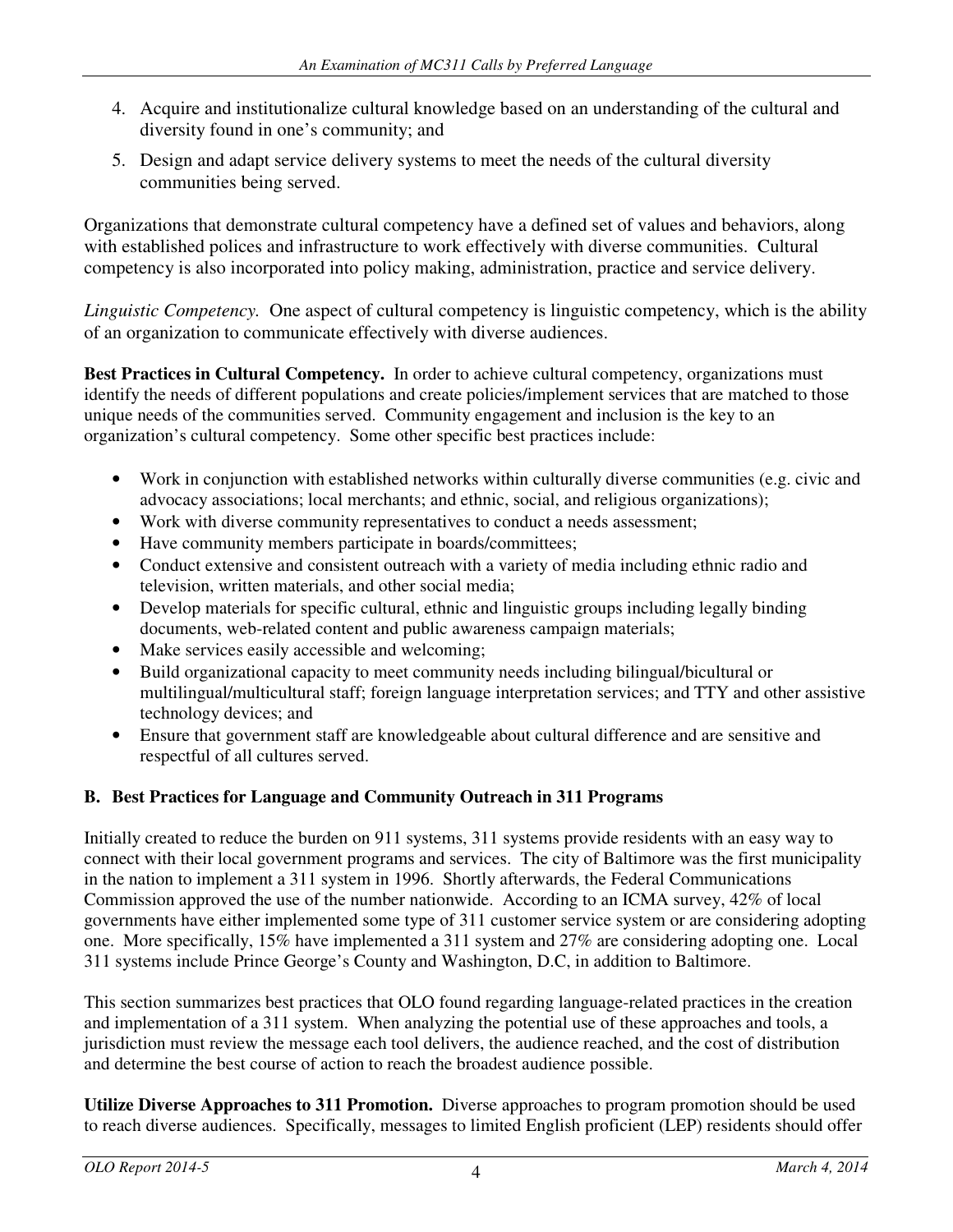targeted information on relevant issues to the specific community. Some specific methods of promotion could include:

- Advertising on public transit/bus shelters, inserts in utility bills, and posters/magnets/postcards;
- Meeting/disseminating information to neighborhood associations, religious organizations, and ethnic/ community organizations; and
- Outreach via ethnic newspapers, radio, and television.

**Have a Clear Vision Statement With Support from City Officials**. 311 systems should have a clear and direct vision statement to engage residents of all communities. In addition, top city leaders (political, governmental, business, and community) should be involved in the promotion of the system. A high level of visibility helps citizens realize that their jurisdiction's leadership is attempting to improve customer service and service delivery.

**Be Transparent about System Data and Enable Resident Feedback**. The government should enable residents to track progress of their individual service requests and key 311 system data (such as information on calls, waiting times, abandoned calls, and service delivery times) should be regularly reported to all stakeholders, including residents. In addition, the jurisdiction should establish numerous venues (surveys, public meetings, open houses, etc.) for residents to provide feedback on the 311 system and service delivery.

**Use New and Diverse Technology for Several Languages**. In order to maximize the use of a 311 system among all residents, a local government should adopt numerous methods of communication for residents. Some common methods may include: walk-in facilities; phone self-service/phone calls; web self-service/web chats; mobile applications; email; social media; and text messaging. To fully maximize utilization, some of these methods should be available in several of the most prevalent languages spoken in a jurisdiction.

**Conduct Extensive Technical and Diversity Training of Staff**. In addition to technical training of the 311 system, call center employees should have thorough training on the local government services and programs available. Diversity training for employees should help them better understand different cultural backgrounds and therefore be better prepared to respond to service requests and questions.

**Conduct Internal Agency Needs Assessments for Service and Language Needs.** In order to provide effective language assistance services, agencies should identify their priorities and available resources. As part of that analysis, agencies should identify its eligible service population, the frequency and type of services requested by LEP communities, and the resources available.

## **C. Case Studies on Language Practices in 311 Programs**

OLO was able to find detailed summaries of what two jurisdictions, New York City and Philadelphia, have done for outreach to immigrant and LEP communities regarding their local 311 systems. The following is a summary of those efforts. OLO was not able to find any details about the outreach/language efforts of local jurisdictions with 311 systems.

**NYC311.** New York City established its 311 system in 2003. NYC 311 is operational 24/7 and has a fulltime staff of 400 call takers, receiving an average of 45,000 calls per day. Services are currently offered through phone calls or text messaging, online forms, mobile applications, and other social media. Additionally, the phone line can communicate in over 180 languages, the website is available in 72 languages, and the mobile application is available in 17 languages.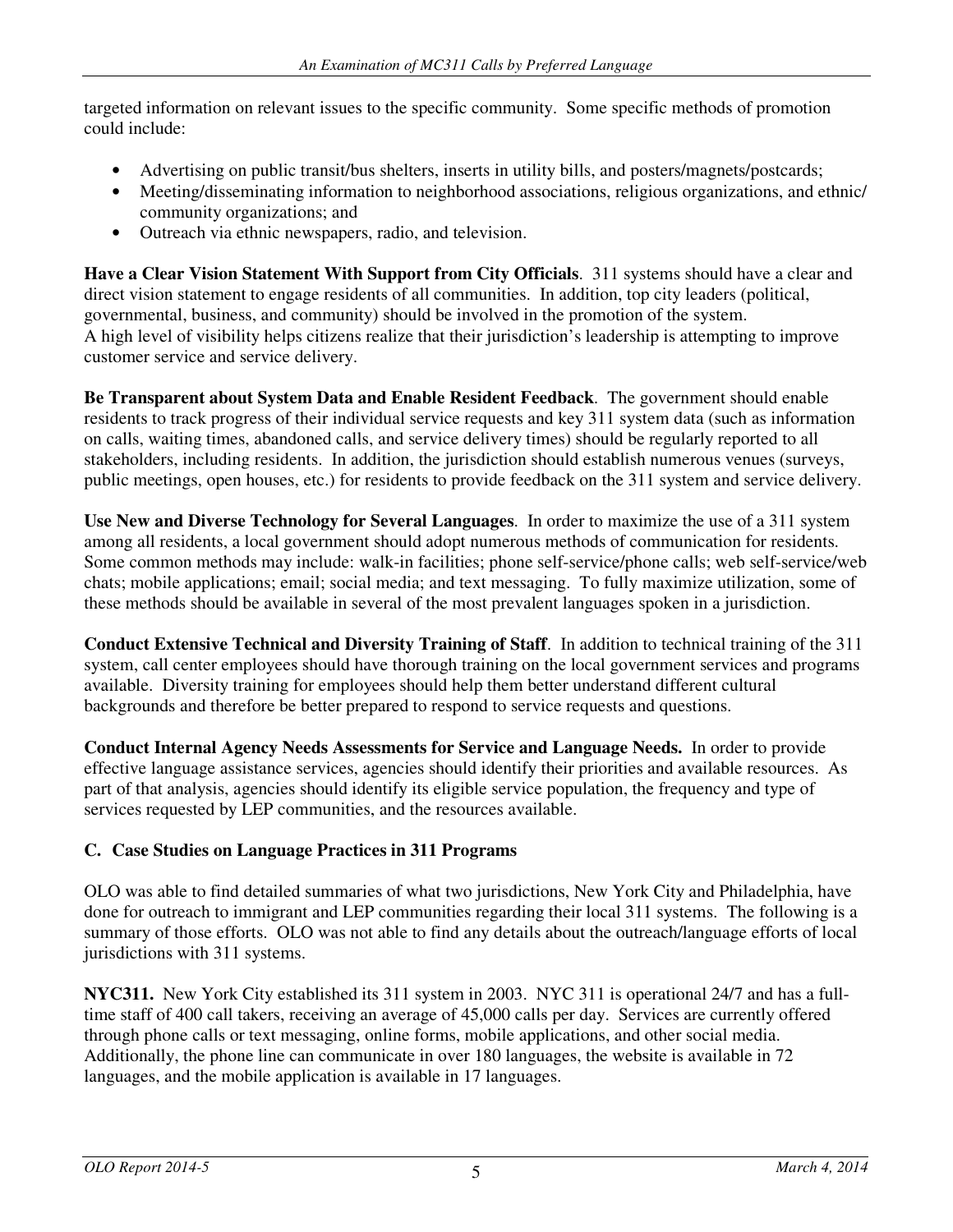In 2005, the Mayor's Office of Immigrant Affairs formed an Interagency Task Force on Language Access, which was a working group of representatives from over 30 City agencies that met regularly to share language access best practices and learn about ways to improve their language access service provision. In July 2008, the Mayor of NYC signed an executive order that created a centralized language access policy for the City and mandated that all City agencies that provide direct public services offer access in other languages. Some of the specific outreach efforts concerning NYC311 and language include:

- 311 Language Access Campaign. Started in 2008, the 311 Language Access campaign was a public outreach effort targeting immigrants and LEP residents. The awareness campaign provided outreach in seven languages (Arabic, Chinese, English, Haitian Creole, Korean, Russian and Spanish) and included advertisement in subways, taxis, bus shelters, City agency offices and community-based organizations, check cashing stores, community newspapers and on street posts.
- Language Access Implementation Plans. Each City agency was required to develop a plan that outlined how the agency will provide meaningful access to the LEP community and work with NYC311. The plans included a population assessment, translation of public documents, interpretation services, and language access training. Each City agency has a Language Access Coordinator (LAC), who is responsible for liaising with the Mayor's Office to ensure compliance with their respective agency's language access policy and protocol.
- Language Gateway. In April 2010, the Mayor's Office created a multilingual web portal called the Language Gateway which provides essential City documents to the LEP community. The current system includes 190 documents from 21 City agencies in English, Spanish, Chinese, and Russian.
- Monitoring of Language Access Programs. The Mayor's office implemented several oversight tools to ensure that language access programs are working including survey cards to gather feedback from LEP customers, inclusion of language access indicators in the Mayor's Management Report, and site visits conducted at agency public points of contact.
- One NYC One Nation. Established in 2011, the initiative aims to empower and educate immigrant and LEP communities through the leveraging of resources from community, non-profit and City leaders, including the use of the NYC311.

**Philly311.** The Philadelphia 311 Contact Center was launched in December 2008 and is comprised of a call center, walk-in facility, back-office operations, and mobile application. 311 operators are able to connect to interpreters that speak almost 200 languages.

In 2013, the City of Philadelphia established the Mayor's Office of Immigrant and Multicultural Affairs (MOIMA), which promotes the well-being of immigrant communities by lowering access barriers to city resources and services as well as encouraging civic participation among communities. Specifically, the City has created a Language Access Program that enables departments to offer services in more than 120 languages and create plans to improve the quality of services provided to immigrants and LEP communities. Specific outreach and functions include:

• Mobile Application. City residents can report service problems through the mobile application in the following 16 languages: Spanish, Mandarin, Cantonese, Korean, Russian, Cambodian, Italian, Vietnamese, Arabic, French, German, Greek, Turkish, Serbian, Polish and French.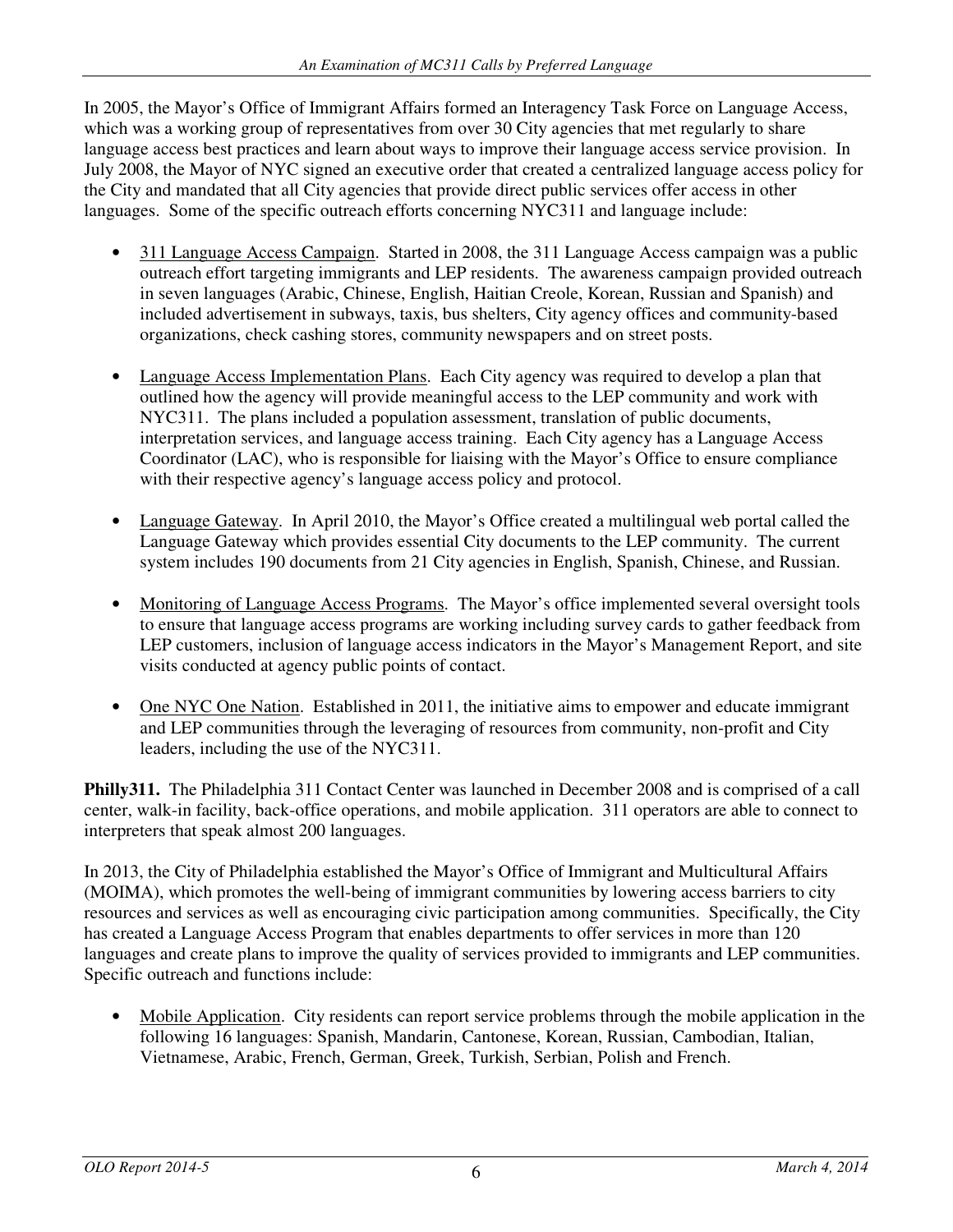- Philly311 Widget. The Language Assistance Widget, created in 2013, helps non-English speaking residents learn about language services and community resources through the Philly311 Mobile App. Available in five languages (Spanish, Korean, Russian, Chinese and Vietnamese), the widget provides information on interpretation/document translation services, contacts for community groups, and a language access card.
- Neighborhood Liaison Program. The program, launched in 2009, has trained over 600 City residents as liaisons for the Philly311 team. Liaisons are given individual accounts to directly enter service requests into the city work system.
- Citizens Engagement Academy. Created in 2011, the Academy connects citizens with local government through education. The Academy trained over 100 community leaders on city functions and provided a forum for citizens to voice concerns.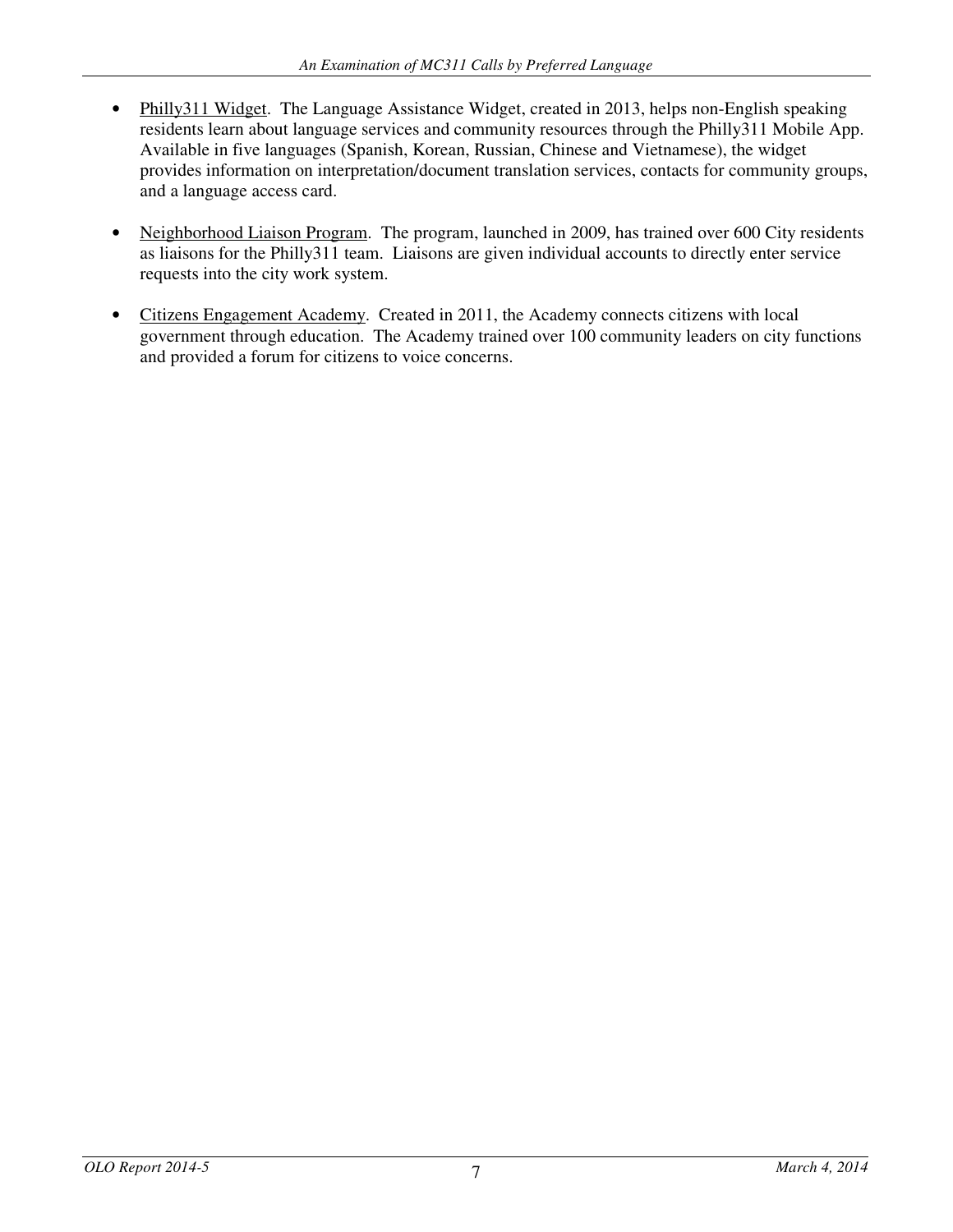## **Chapter III. MC311 Overview**

As part of the Executive's vision to "Create greater responsiveness and accountability in meeting the needs of a very diverse county," the County established an integrated Customer Service Center (with a Customer Relationship Management or CRM system<sup>1</sup>). MC311, established in June 2010, provides the public with a single point of contact for non-emergency information on County services and programs. The FY14 approved budget for MC311 was \$3.6 million and 35.9 workyears.

MC311 aims to increase accountability, responsiveness and efficiency of County Government through: (1) a single access point for the public; (2) allowing the customer to track the status of his service request; and (3) recordation and monitoring of the number and nature of requests and the timeliness of service delivery. This chapter describes MC311 services, operations, community outreach, and performance measures:

- **Section A** provides a brief overview of MC311 services and staffing;
- **Section B** describes MC311 operations, including non-English language services;
- **Section C** examines the community outreach efforts of MC311; and
- **Section D** describes general MC311 performance measures.

## **A. MC311 Services and Staffing**

The MC311 Customer Service Center provides the public with a single three-digit number (311) to call for County information and services. The Call Center is open Monday through Friday, 7 a.m. to 7 p.m. and the MC311 website, which also provides information and enables service requests, is available 24 hours a day. This overview focuses on the Call Center.

Typically, there are four types of requests to MC311:

- **General Information Requests**, which are handled directly by MC311 representatives.
- **Requests for County Services**, which are sent to the appropriate County department.
- **Referrals to County Experts**, which are information requests that are sent to the department with the specific knowledge or expertise.
- **Complaints, Compliments and Comments**, which are forwarded to the relevant department.<sup>2</sup>

**Staffing.** Most of the staff for MC311 are customer services representatives (CSRs) and include both fulltime and contracted staff. MC311 staff report that many contracted employees become full-time staff. Executive Branch staff report that there are currently 44 CSRs in MC311, which are divided into two tiers. All staff are trained in basic MC311 operations; "Tier 1" representatives are generalists and handle all calls based on a prescribed script from the system database. "Tier 2" staff, which are CSRs that are experts in a particular topic field (with access to department specific information) or have non-English language skills. Of all CSRs, there are currently 17 Spanish-speaking CSRs<sup>3</sup>, seven Health and Human Services specialists, 11 Finance specialists, and 8 Permitting Services specialists. MC311 aims to have one Tier 2 CSR for each field on each shift.

<sup>-</sup>1 CRM - Customer Relationship Management, defined in the Oxford dictionary as "denoting strategies and software that enable a company to organize and optimize its customer relations."

<sup>2</sup> As of July 2013, MC311 no longer tracks "Referrals" and "Complaints, Compliments and Comments" as separate categories – these types of requests are logged within the other two categories.

<sup>3</sup> Staff report that MC311 used to have CSRs who spoke other languages, but those staff are no longer employed at MC311.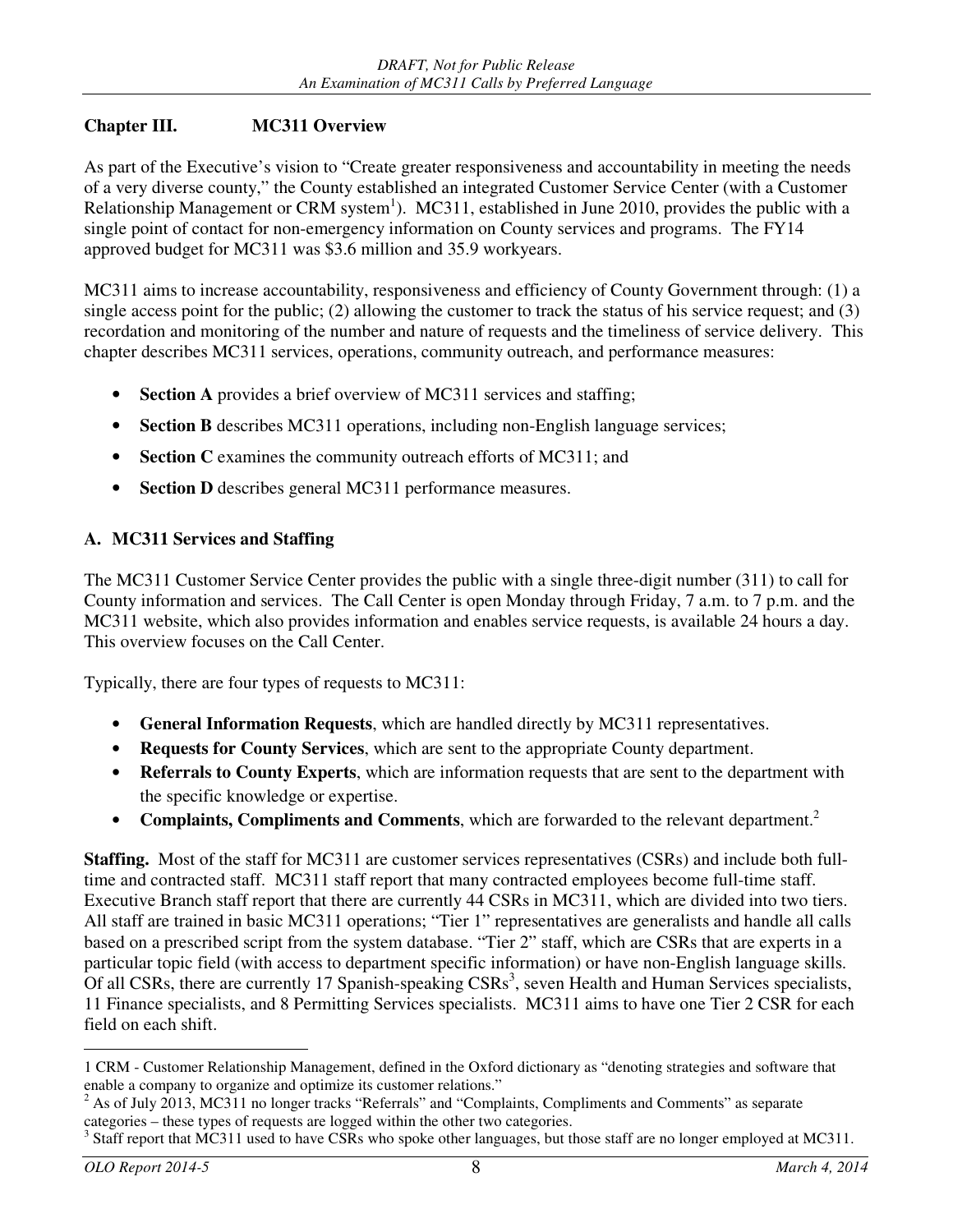## **B. MC311 Operations**

MC311 is a customer relationship management system that integrates web-based information, a phone system, and a service database. Some specific technical aspects of the system include:

- Real-time integration of case management, geographical information systems, and web service;
- Computer and telephone integration; and
- Connection between the case management system and an Oracle database for tracking/reporting.

When someone calls into MC311, there is a brief welcome message announcing the ability to select a preferred language (English or Spanish). After selection, the caller is connected with a Customer Service Representative (CSR), who will ask the caller some basic questions. The CSR will fill in the fields in the MC311 data system based on the answers, which will automatically update relevant fields and assist the CSR in identifying the answer or next steps. The CSR will then provide the requested information, send the caller to a Tier 2 CSR (if necessary), or send a service request to the appropriate department. The caller is provided a service request number for tracking the progress of the request.

**Language Assistance**. MC311 offers two methods for callers who prefer a language other than English to interact with CSRs. The caller can either prompt to speak with a Spanish-speaking CSR or can speak with a CSR in over 150 languages using a telephone interpretation service. For the interpretation service, MC311 currently piggybacks off another County contract with the telephone interpretation provider Voiance.

MC311 staff report that if a caller is attempting to speak in English but is difficult to understand, the CSR will ask them if using the interpretation service would help. They also report that it is not uncommon for Spanish-speaking callers to not prompt Spanish initially and later request interpretation.

Voiance Service Usage**.** County staff report that MC311 uses the interpretation service sparingly, but it is efficient and effective when it is used. According to a recent CountyStat report, there were 20 different languages engaged in the interpretation service; the most frequent languages were Spanish, Mandarin, Amharic, and French. Staff hypothesize that two of the reasons that the use of the interpretation service is sparse is because (1) the County has a high density of educated people who speak English in addition to their native language and choose to speak English when contacting MC311 and (2) the population that prefers to speak in other languages may be hesitant to contact government officials.

**Call Closure.** MC311 considers a request "closed" when the relevant department closes the request. For general information requests, MC311 CSRs provide an answer and close the request. If a service request is sent to another County department, the department will close the request within the MC311 system.

## **C. MC311 Community Outreach Efforts**

MC311 has undertaken numerous efforts to increase awareness of the system to diverse communities:

- The distribution of flyers in a variety of languages;
- County Executive meetings with local community groups;
- Attendance at County events such as 50+ Expo, World Refugee Awareness Day, and Elder Abuse Awareness Day (all events have a Spanish speaking CSR present);
- Palm cards available in English, Spanish, Mandarin, Korean, Vietnamese, French, and Arabic (along with some online content); and
- Televised and web-based Spanish public service announcements.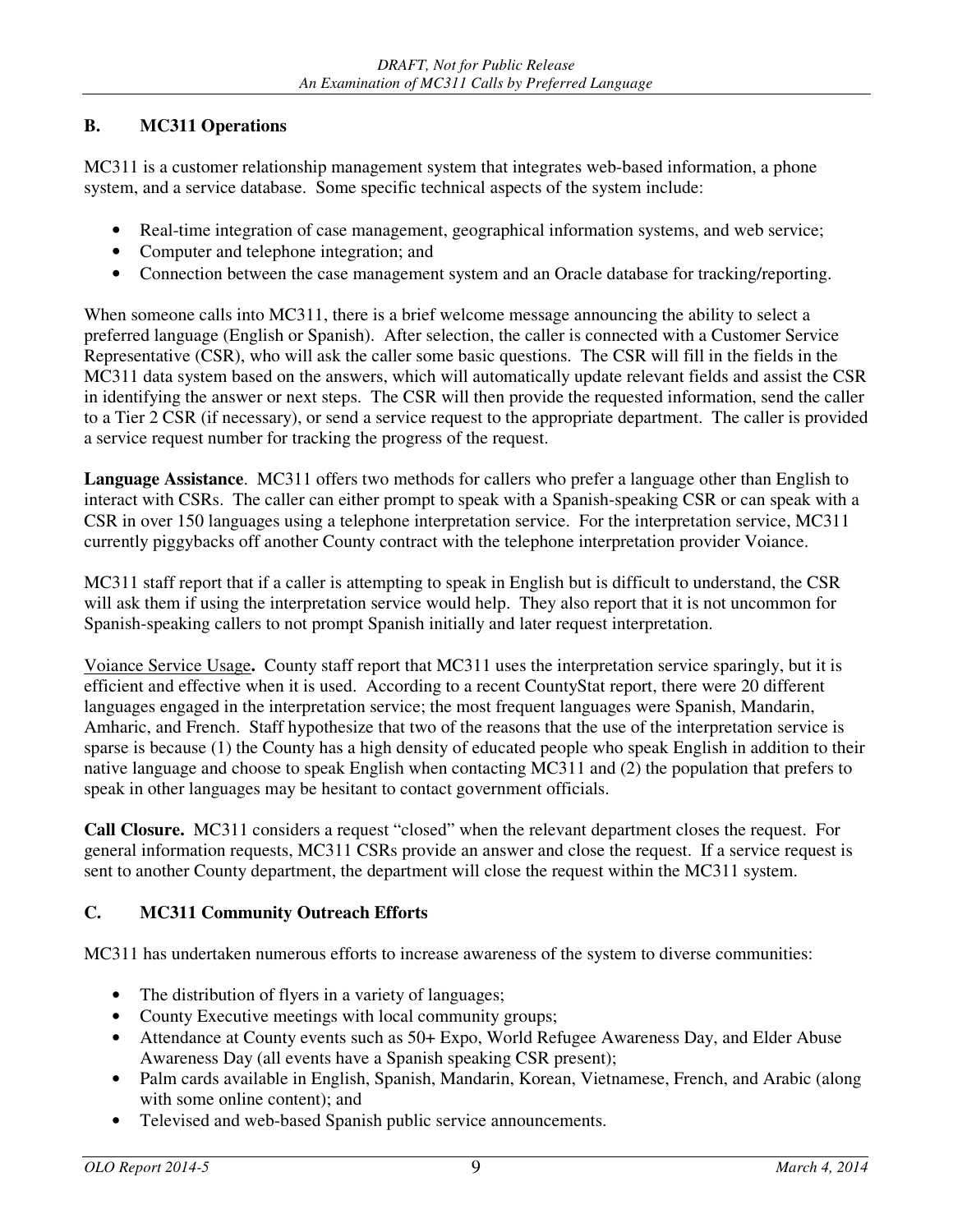In addition, staff report that there used to be Spanish language radio and newspaper advertisements, but with budget constraints, they have been temporarily discontinued. County staff report that the advertising budget for MC311 is approximately \$100,000 annually; however, staff report that in previous years that funding has been reallocated for more pressing MC311 needs (such as IT system functions).

## **D. MC311 Performance Measures**

MC311 collects an extensive amount of performance data in order to review the efficiency of County Government service delivery and to acquire an understanding of the services most important to customers. CountyStat produces a detailed performance review on MC311 semi-annually, continually monitoring the operational efficiency and customer feedback of MC311. Using the MC311 Dashboard, OLO collected the following performance data. Overall, OLO found that MC311 has exceeded all performance goals.

| <b>Performance Metric</b>     | <b>Performance Goal</b>                                                          | Actual<br>Performance |
|-------------------------------|----------------------------------------------------------------------------------|-----------------------|
| Call Answer Rate              | More than 95% of calls answered                                                  | 97.94%                |
| Call Abandon Rate             | Fewer than 5% of calls abandoned                                                 |                       |
| Speed of Answer               | Average of 20 seconds or less                                                    | 19 seconds            |
| Average Call Handling Time    | 4 minutes (240 seconds)                                                          | 223 seconds           |
| Service Request Accuracy Rate | 98% of Service Requests closed according to<br>established performance standards | $99.28\%$             |

#### Key MC311 Performance Targets and Measures January 1, 2011 – December 31, 2013

**Bi-Annual Customer Survey**. MC311 sends out an electronic survey twice a year to any MC311 customer who provided an email address in a specified time period (for both web and phone requests). The last survey available, conducted in July 2013, was for customers between May 15-June 15, 2013. Another survey is scheduled for January 2014.

For the July survey, there were 5,354 survey emails sent out, with 464 responses. Overall, the survey found that over 85% of respondents were satisfied with:

- *For phone requests*: the time it took to reach a representative, the handling of the call, and the overall experience; and
- *For web requests*: the ease of using the website, the ability to find the information that the customer was looking for, and overall experience.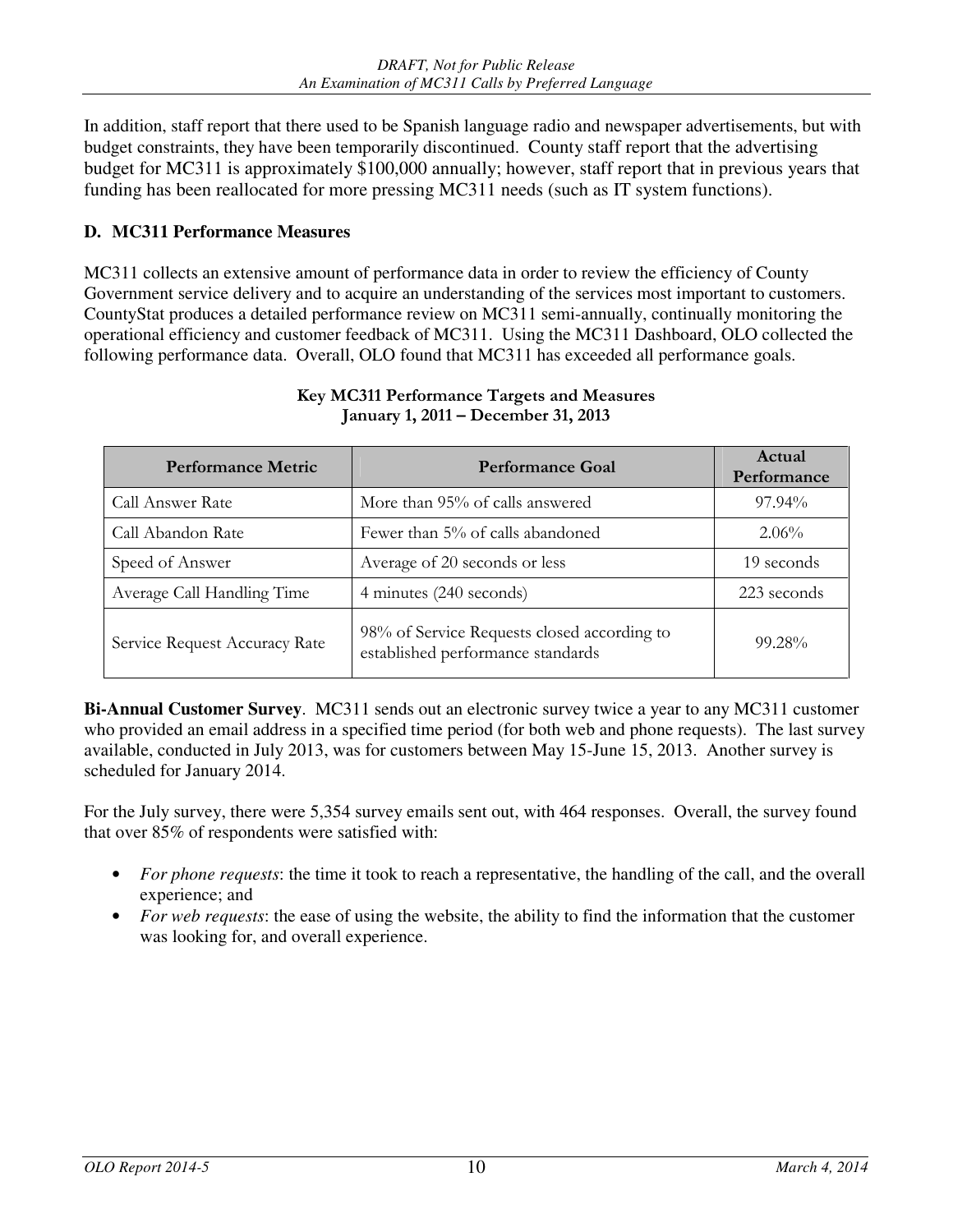## **Chapter IV. Data on Non-English Language MC311 Calls**

As described in Chapter 3, MC311 has two options for callers with limited English proficiency (LEP). First, Spanish speakers can select, at the beginning of their call, to speak with a Spanish-speaking customer service representative (CSR). Additionally, LEP individuals can communicate with any CSR with the assistance of a telephone interpretation service.

This chapter describes data on MC311 requests from callers that requested to speak in a language other than English, with a focus on Spanish-language calls. OLO analyzed data from the County's Siebel CRM system, which is used to manage and track MC311 requests, as well as invoices from Voiance, the telephone interpretation service provider for MC311. For context, OLO also examined U.S. Census Bureau data on language communities in the County. The chapter is organized as follows:

- **Section A** describes data from the U.S. Census Bureau on language communities in the County;
- **Section B** examines overall numbers of requests and trends by preferred language, including a comparison to other jurisdictions;
- **Section C** analyzes differences in the types of requests made depending on language used;
- **Section D** describes the length of time it takes to close requests by preferred language; and
- **Section E** describes the call characteristics of calls from Spanish speakers.

## A Note on MC311 Data Used in This Chapter

OLO examined two types of data from the County's Siebel CRM system for this report: call center data (supplemented with data from invoices for the Voiance telephone interpretation service) and request data. Call center data provide the most accurate measure of the numbers non-English language calls, but request data have the most detail about the requests made by callers, as described below:

- Call center data provide performance data on each call received by the MC311 call center, such as call durations and percentages of abandoned calls, and can show how many calls were made where the caller requested to speak with a Spanish-speaking CSR for calls made during or after July of 2011. Separate data from Voiance invoices show how many calls used the telephone interpretation service for any language.
- Request data include information on each request made to MC311, including the department associated with the request, the general category and specific type of request, and the length of time it took to close the request. Most requests made by phone have a "preferred language" associated with them; if the caller making the request selected the option to speak with a Spanish-speaking CSR, Spanish is automatically selected as the preferred language. Otherwise, the default preferred language is English. If the telephone interpretation service is used, the CSR must manually select the appropriate preferred language.

Executive branch staff report that preferred language data may not provide an accurate measure of the numbers of non-English language requests due to human error and system malfunctions. OLO found that preferred language data on languages other than English and Spanish showed significant inconsistencies with data from the Voiance invoices. As a result, OLO chose to focus its detailed analysis on English and Spanish language requests in calendar year 2013, for which request data appear to be highly consistent with call center data.

OLO's analysis includes only those MC311 requests for which preferred language data are available. Of the approximately 569,000 MC311 requests tracked during 2013, 87% had preferred language data available, and 99% of these had preferred languages of either English or Spanish. Data on MC311 requests made via the web (approximately 7% in 2013) do not include preferred language data.

It is not possible to link call center data to request data, i.e. to determine which requests were made during which calls.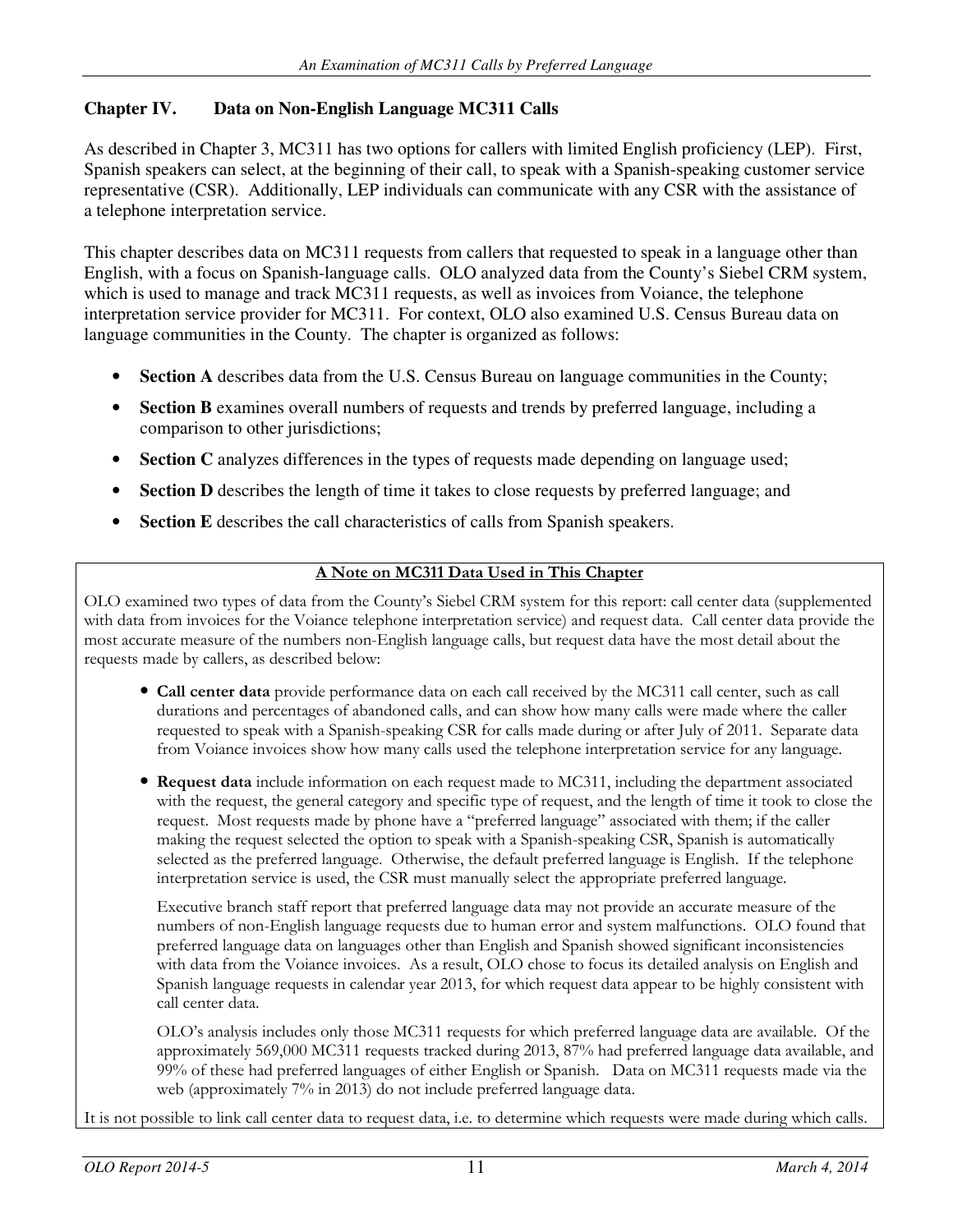## **A. County Population Characteristics**

Almost 40% of County residents speak languages other than English at home. To better understand the characteristics of the population that may make use of MC311's non-English language services, OLO examined U.S. Census Bureau data on language communities in the County.

The U.S. Census Bureau categorizes individuals in different ways with respect to language, including by the language spoken at home and by their level of English proficiency. Proficiency in English is determined through a survey asking respondents to describe themselves as speaking English "very well," "well," "not well" or "not at all". Additionally, households are categorized based on whether any person in the household aged 14 and over speaks English very well. Data on poverty levels, modes of transportation used, and education levels of language communities in the County are also available.

**Languages spoken at home**. According to the U.S. Census Bureau's American Community Survey 2012 estimates, there are 926,231 people in Montgomery County. Of these, 61% (564,386) speak only English at home. The following summarizes the languages spoken at home in the County:

| Language Spoken at Home                                                               | Percent of<br><b>Residents</b> |
|---------------------------------------------------------------------------------------|--------------------------------|
| Only English                                                                          | $61\%$                         |
| Spanish or Spanish Creole                                                             | 16%                            |
| Other Indo-European languages                                                         | $6\%$                          |
| Other and unspecified languages                                                       | $4\%$                          |
| Chinese                                                                               | $4\%$                          |
| French (including Patois, Creole, Cajun)                                              | $3\%$                          |
| Other Asian and Pacific Island languages                                              | $2\%$                          |
| Korean, Slavic Language, Vietnamese, Tagalog, or<br>German/Other West Germanic (Each) | $1\%$                          |

### Language Spoken at Home

**English proficiency**. 39% of the population that speaks a language other than English at home speaks English "less than very well." Specifically, Spanish and Asian languages have higher rates of people speaking English less than "very well":

| Language                                       | Population | <b>Percent that Speak English</b><br>Less "Very Well" |
|------------------------------------------------|------------|-------------------------------------------------------|
| Any Language other than English Spoken at Home | 361,845    | 39%                                                   |
| Spanish                                        | 144,106    | 46%                                                   |
| Other Indo-European languages                  | 95,235     | 25%                                                   |
| Asian and Pacific Islander languages           | 86,193     | 45%                                                   |
| Other languages                                | 36,311     | 28%                                                   |

Of the total population, 15% of individuals speak English less than "very well." Additionally, in 7% of households, no person in the household aged 14 or older speaks English "very well".

**Poverty.** According to Census Data, 61,994 people in the County had an income below the poverty line in the past 12 months. Of that population, 47% speak English only at home, followed by 26% speaking Spanish, 10% speaking other Indo-European languages, 9% speaking Asian and Pacific Island languages, and 7% speaking other languages.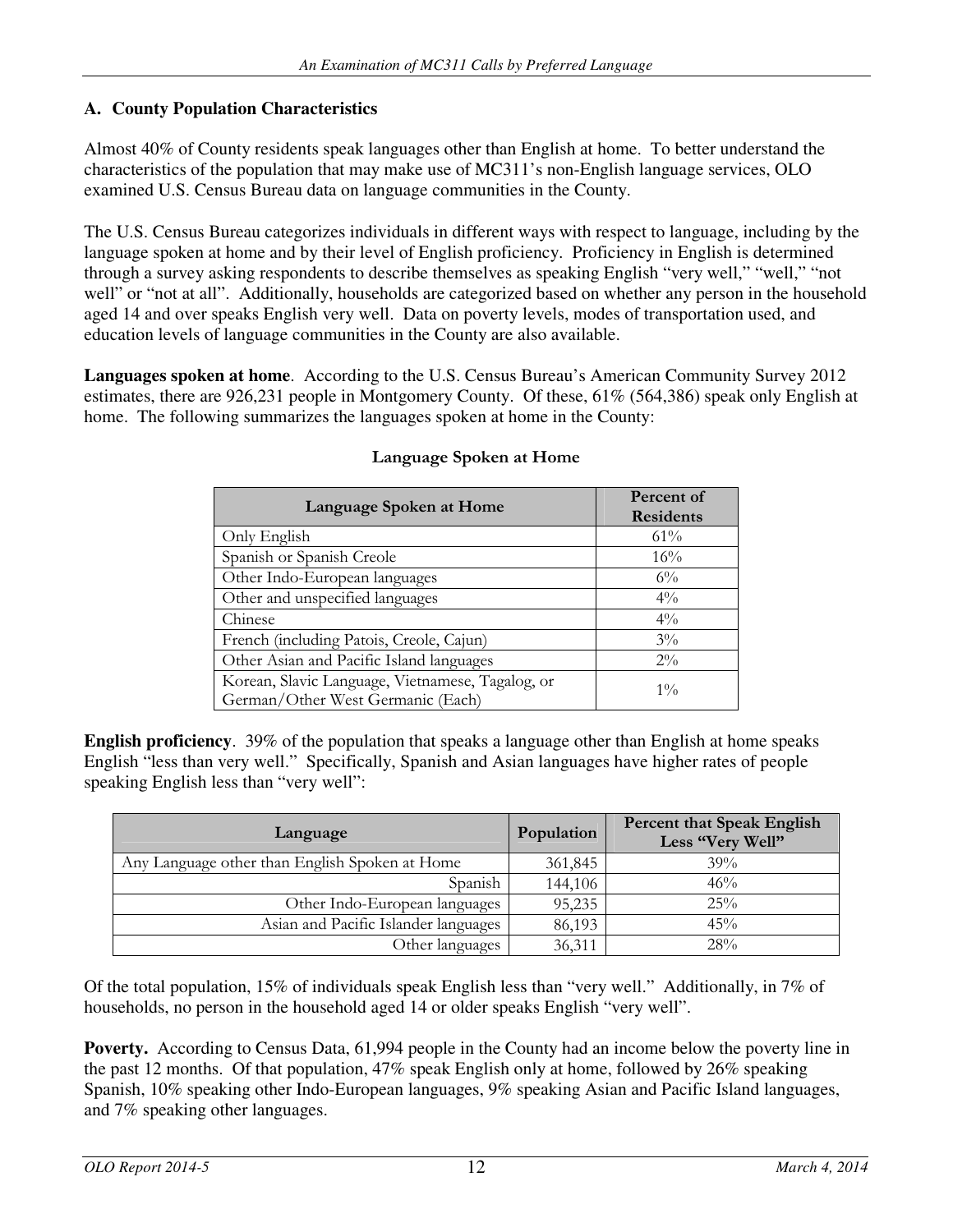**Mode of Transportation.** The Survey provides data on how the County population commutes to work including (1) taking car/truck alone or in a car pool (75% of population); (2) taking public transportation (16% of population); or (3) other, including taking a taxi, walking/biking or working from home (9% of population). Those who speak English, those who speak a language other than English but speak English "very well," and those who do not speak English "very well" all showed similar breakdowns of transportation mode use.

**Education.** For County residents aged 25 years or older (about 680,000 in total), 57% percent of the population had a bachelor's degree or higher. Another 20% had some college education, while 14% had high school education and 9% had less than a high school education. For those that spoke a language other than English at home, the breakdown was as follows.

|                                          | <b>Total</b><br><b>Population</b> | <b>Less than</b><br>High<br><b>School</b> | <b>High</b><br><b>School</b> | <b>Some</b><br><b>College</b> | <b>Bachelors</b><br>Degree or<br><b>Higher</b> |
|------------------------------------------|-----------------------------------|-------------------------------------------|------------------------------|-------------------------------|------------------------------------------------|
| Speak only English                       | 413,807                           | 4%                                        | 13%                          | 20%                           | 64%                                            |
| Speak Spanish                            | 96,884                            | 32%                                       | 23%                          | 22%                           | 23%                                            |
| Speak other Indo-European languages      | 73,795                            | 7%                                        | 11%                          | 17%                           | 65%                                            |
| Speak Asian and Pacific Island languages | 67,267                            | $11\%$                                    | 13%                          | 16%                           | 60%                                            |
| Speak other languages                    | 28,541                            | 9%                                        | 21%                          | 26%                           | 43%                                            |

## **Education Level in Montgomery County, by Language Spoken**

**Language by Council District.** In May 2012, the Montgomery County Planning Department released a report that summarized population demographics and land use information by Council District. The data, from 2010, show that Districts Two through Five have roughly 19-22% each of residents who speak a language other than English. District One accounts for the remaining 14%.

### **Language Spoken at Home by Council District, 2010 Data**

|                                                 | <b>County</b> | <b>District</b> |         |         |         |         |
|-------------------------------------------------|---------------|-----------------|---------|---------|---------|---------|
|                                                 |               |                 |         |         |         |         |
| <b>Total Population</b>                         | 962,877       | 194,290         | 191,269 | 191,446 | 193,062 | 192,810 |
| Number of Residents that Speak a                |               |                 |         |         |         |         |
| Language Other than English at Home             | 375,522       | 52,458          | 72,682  | 80,407  | 81,086  | 77,124  |
| Share of District Residents that Speak a<br>39% |               | 27%             | 38%     | 42%     | $42\%$  | $40\%$  |
| Language other than English at Home             |               |                 |         |         |         |         |
| English-Proficient                              | 24%           | 19%             | 22%     | 24%     | 23%     | 23%     |
| Not English-Proficient                          | 16%           | 8%              | 15%     | 18%     | 19%     | 17%     |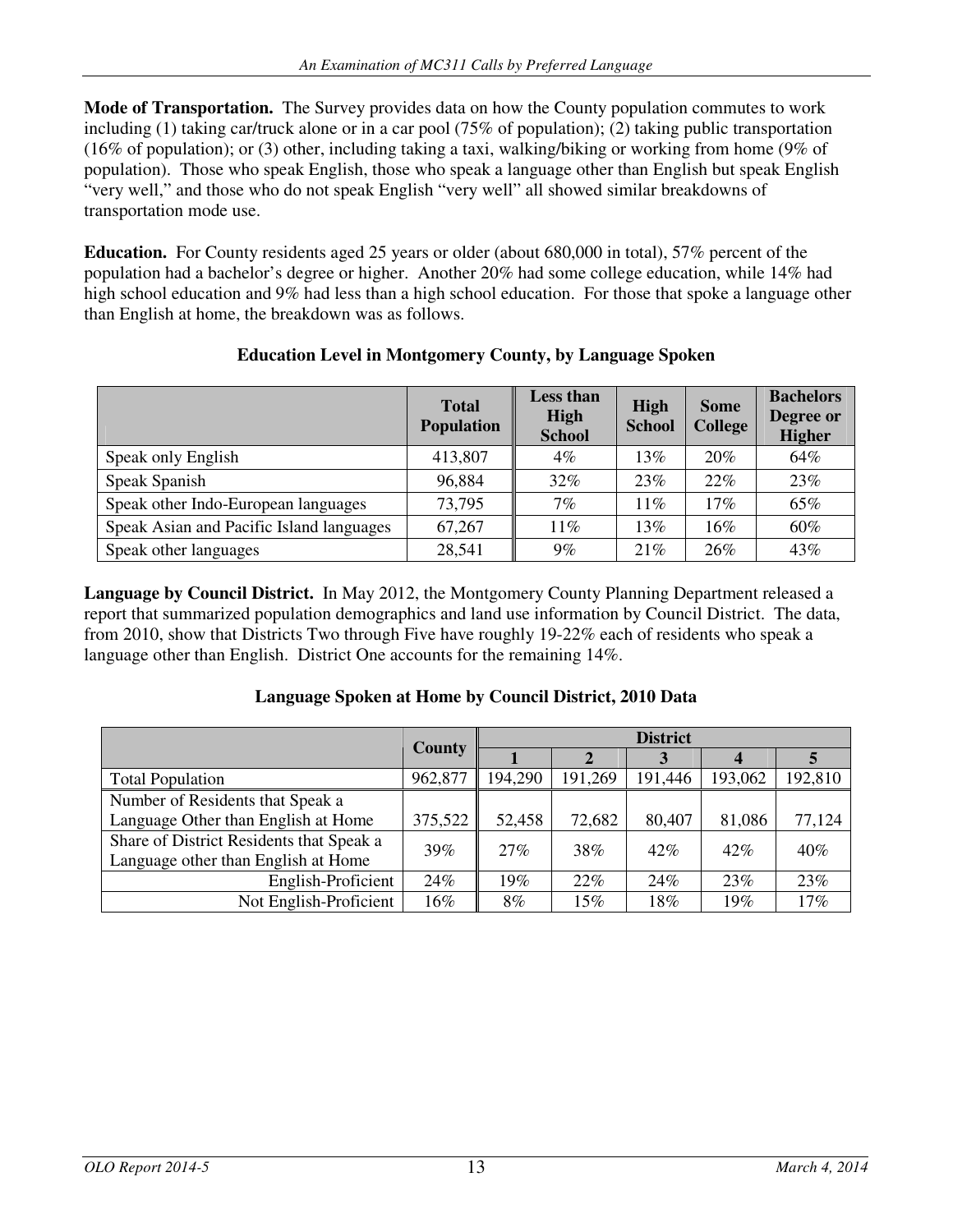## **B. Non-English Language Calls: Totals and Trends**

This section describes the overall numbers of non-English MC311 calls and trends over the past two years. Additionally, this section shows the percentages of non-English MC311 requests by department and type (service request, general information, referral, or complaint / compliment) during calendar year 2013.

**Total calls, 2012-2013.** Call center data show that from January 2012 through December 2013:

- Of the 40,000 total MC311 calls received per month, 4.4% were non-English calls;
- 4% or 1,590 calls per month were from callers requesting to speak with a Spanish-speaking representative, and an additional 150 calls per month were from Spanish speakers who used the telephone interpretation service.<sup>1</sup>
- 18 calls per month, on average, required interpretation for languages other than Spanish; and
- The most frequently used languages other than Spanish were Mandarin, Amharic, and Korean.



Source: MC311 call center data, Siebel CRM system and Voiance data

<sup>-</sup>1 MC311 staff report that it is not uncommon for Spanish-speaking callers to not prompt Spanish initially and later request the Spanish CSR or the interpretation service.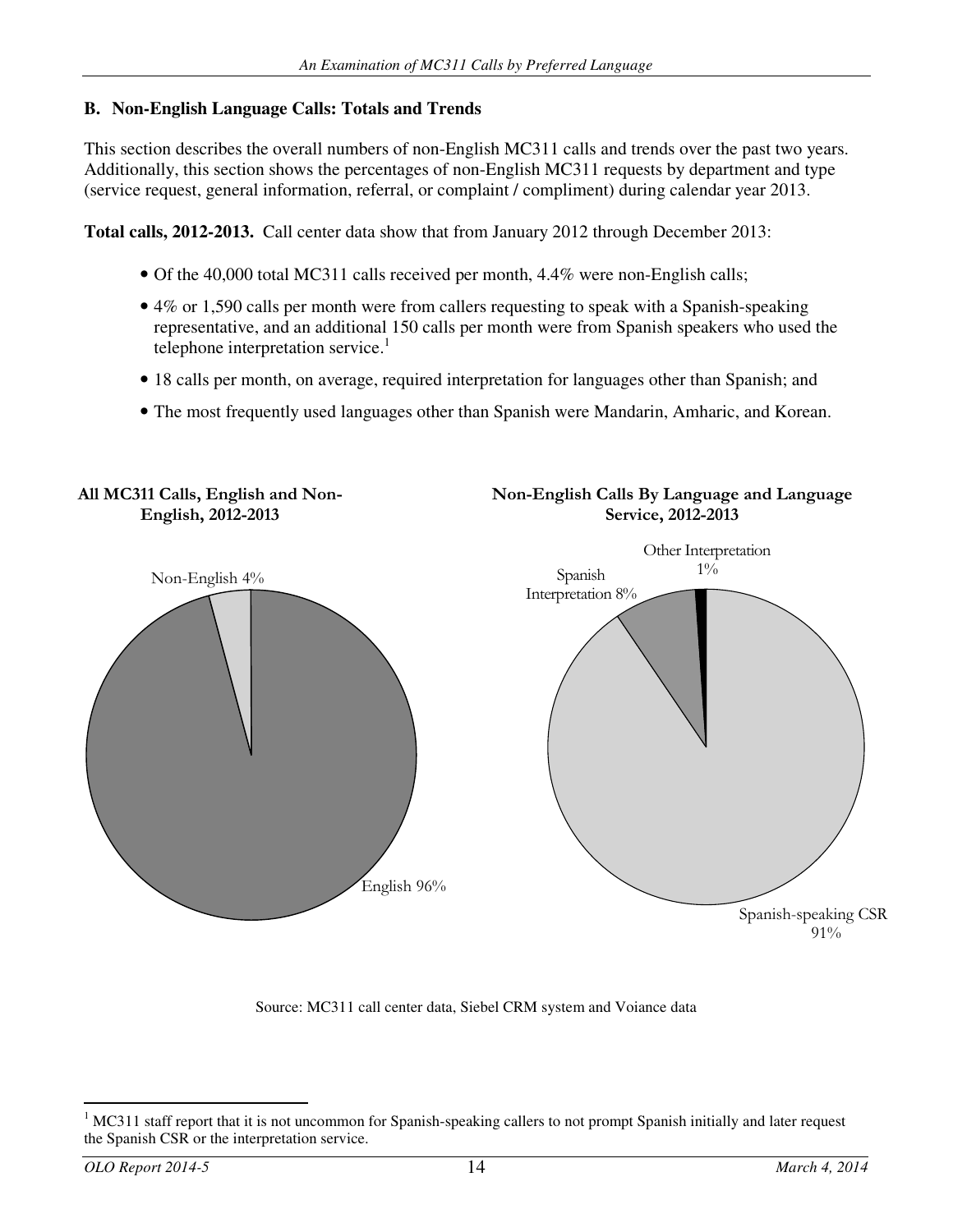**Call trends, 2012-2013.** OLO also examined trends over time in the numbers of non-English calls. As the chart indicates, in calendar years 2012 and 2013:

- The monthly number of calls where the caller requested to speak with a Spanish-speaking CSR ranged from a minimum of 1,300 to a maximum of 2,000;
- Average monthly Spanish-speaking CSR call numbers increased from 1,500 in 2012 to 1,700 in 2013;
- Interpretation service usage ranged from a minimum of 100 to a maximum of 250 calls per month; and
- The average monthly calls using the interpretation service decreased from 200 in 2012 to 130 in 2013.



## Monthly Non-English MC311 Calls, January 2012 to December 2013

Source: MC311 call center data, Siebel CRM system and Voiance data

**Comparison to Other Jurisdictions.** OLO contacted numerous jurisdictions with 311 systems to determine the percent of calls received that are not in English during 2013. OLO found that Montgomery County had a higher percent of all calls that were received in Spanish compared with the three jurisdictions that provided data.

| <b>Jurisdiction</b>        | % Population who<br><b>Speak English Less</b><br>than "Very Well" | $# 311$ Calls | $# 311$ Calls Non-<br>English | $\%$ Non-<br>English |
|----------------------------|-------------------------------------------------------------------|---------------|-------------------------------|----------------------|
| Prince George's County, MD | $8.6\%$                                                           | 200,000       | 3.700                         | $2\%$                |
| Washington, DC             | $4.5\%$                                                           | 2,000,000     | 11.956                        | Less than $1\%$      |
| Philadelphia, PA           | $9.5\%$                                                           | 1,169,788     | 1,000                         | Less than $1\%$      |

#### 311 System Calls, 2013

Source: OLO Contacted Jurisdictions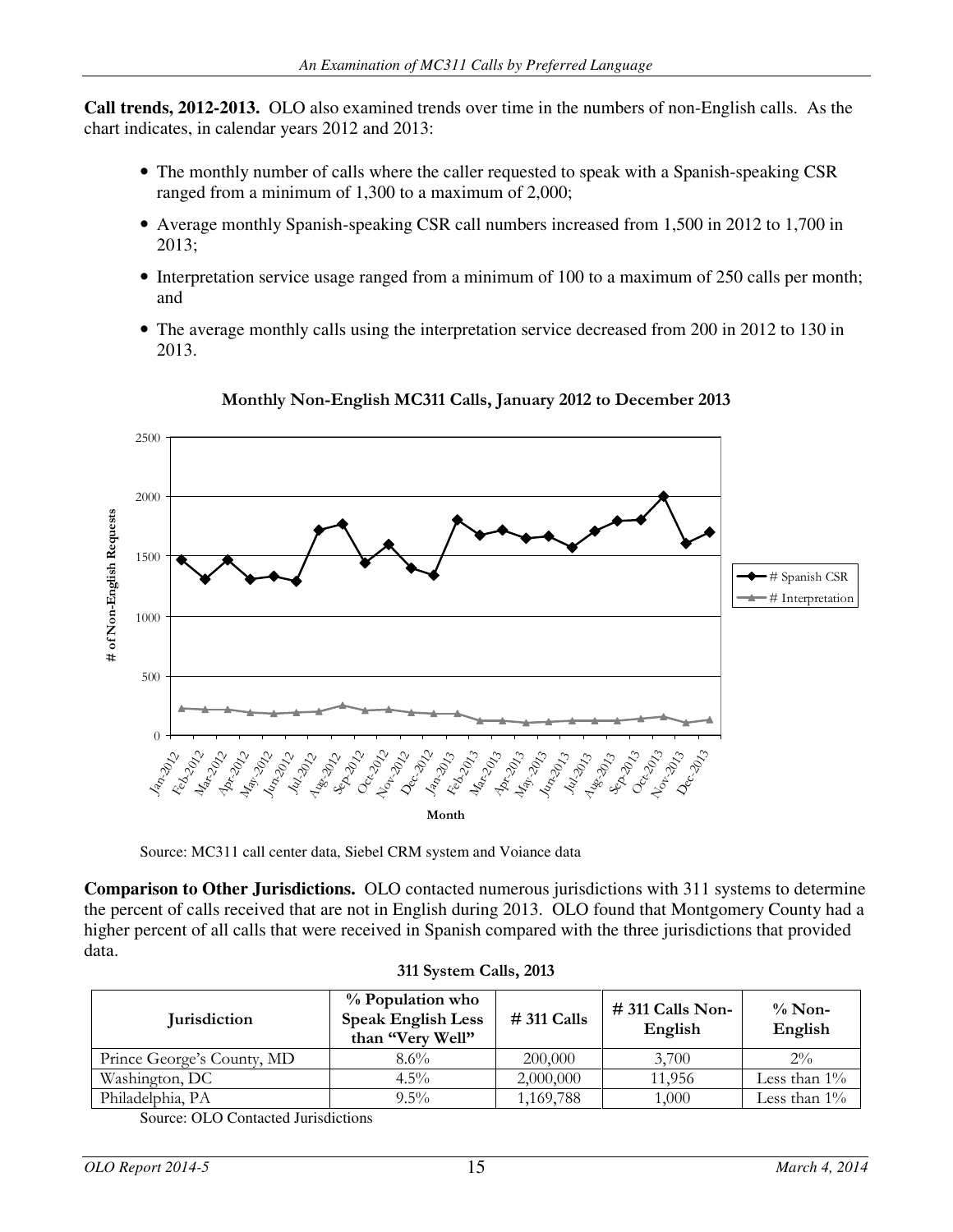**Spanish and English MC311 Requests by Type, 2013.** The "type" of an MC311 request refers to whether the request is for general information, a service to be fulfilled, a referral, a complaint or a compliment. The table below shows that, similar to English language requests, about 77% of Spanish requests were general information requests.

| <b>Request Type</b>        | English | <b>Spanish</b> |  |
|----------------------------|---------|----------------|--|
| <b>General Information</b> | $77\%$  | $77\%$         |  |
| <b>Service Request</b>     | 18%     | 19%            |  |
| Referral*                  | $4\%$   | $4\%$          |  |
| Complaint/Compliment*      | $1\%$   | $0\%$          |  |

| English and Spanish Preferred Language MC311 Requests by Type, 2013 |  |  |  |
|---------------------------------------------------------------------|--|--|--|
|                                                                     |  |  |  |
|                                                                     |  |  |  |

 \*As of July of 2013 MC311 no longer uses the "referral" and "complaint/compliment" categories

### **C. Types of Requests by Preferred Language**

OLO examined MC311 request data to determine the percentages of requests with a preferred language of Spanish, by department. As stated earlier, only requests where the preferred language was either English or Spanish were included. The table below shows that, among the County departments that received at least 15,000 MC311 requests, the Department of Health and Human Services had the highest percentage of Spanish requests in 2013 at 15%, followed by non-Montgomery County Government agencies and organizations at 11%.

#### Percent of MC311 Requests With a Preferred Language of Spanish by Department, 2013<sup>2</sup>

| Department      | Total*   | % Spanish |
|-----------------|----------|-----------|
| <b>DOT</b>      | 139,970  | $2\%$     |
| DEP             | 65,443   | $3\%$     |
| <b>DPS</b>      | 64,666   | $3\%$     |
| Non-MCG         | 51,957   | 11%       |
| <b>FIN</b>      | 45,572   | $1\%$     |
| <b>HHS</b>      | 30,766   | 15%       |
| <b>DHCA</b>     | 16,776   | $4\%$     |
| All Others      | 54,755   | $2\%$     |
| All Departments | 469,905* | $4\%$     |

\* The numbers in the total column refer to the total number of requests with a preferred language of English or Spanish and do not include web requests.

OLO grouped the individual MC311 requests into larger topic areas to get a sense of the types of calls by overall topic. This section provides a brief summary of the types of calls that MC311 receives across all departments.

**Formation of Topics**. In order to sort the requests, OLO identified overarching topic areas with significant numbers of requests in the six largest departments (by volume of calls), along with "Non-Montgomery County Government (Non-MCG) calls. These departments include Transportation (DOT), Health and Human Services (DHHS), Housing and Community Affairs (DHCA), Finance (Finance), Environmental

<sup>-</sup><sup>2</sup> The Public Information Office had a total of 34,206 calls in 2013. However, 21,496 of these calls were hang-ups/dropped calls, which OLO did not include in this data. Therefore, the PIO was included in the "Other" departments.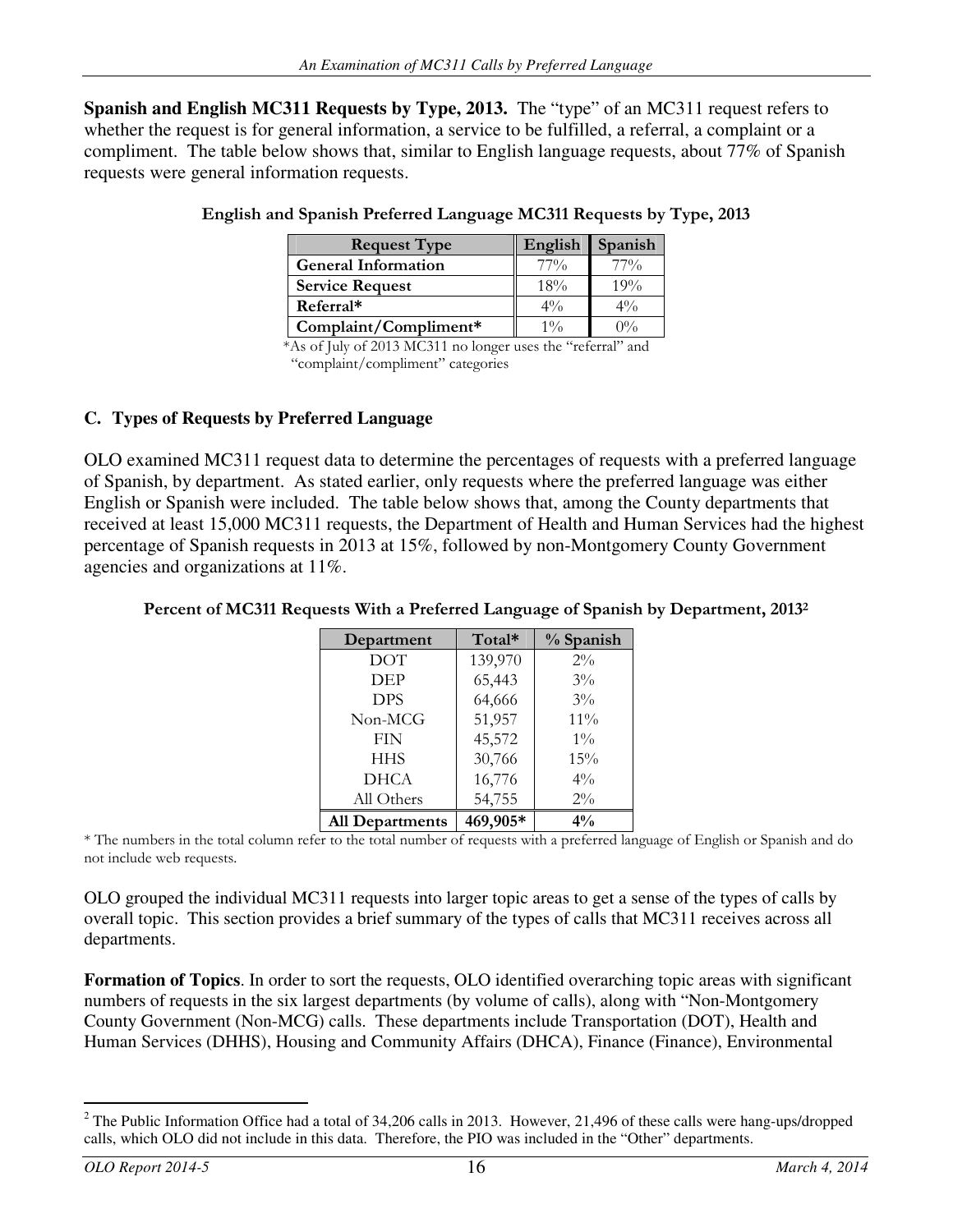Protection (DEP), and Permitting Services (DPS). OLO then grouped all remaining County departments into "Other."

When creating the overall topics, OLO grouped all requests in the department by which they were identified within the Siebel system. In some cases, OLO found that similar request topics occurred across two departments. For example, questions about property taxes were found in both Finance and Non-MCG. In these cases, OLO kept the topics separate and included them in their respective departments. **For a complete list of the sorted requests into topic areas and the number of requests in each, please contact OLO.** 

For this section, OLO focused on calendar year 2013; during this time period, MC311 received approximately 567,000 requests. Of those requests, approximately 78,000 were removed from the data set because either (1) the preferred language was not tracked (73,000 SRs) or (2) the preferred language was not English or Spanish  $(4,800 \text{ requests})$ .<sup>3</sup>

**MC311 Requests by Topic**. The table on the next page shows the top thirty MC311 call request topics in 2013 for all County Departments. This table shows that approximately 18% of all MC311 requests were for Ride On real time arrival information, almost double of any other topic. Of those calls, only 2% had a preferred language of Spanish. In addition, there were approximately 22,800 (5% of all calls) calls that were hang-ups, dropped calls, or a solution was not found. Seven percent of these calls had a Spanish language preference.

-

<sup>&</sup>lt;sup>3</sup> MC311 staff report that the County's Siebel CRM preferred language data may not provide an accurate measure of the numbers of non-English language requests due to human error and system malfunctions. Executive staff report that Voiance data is a more accurate measure. Therefore, OLO did not include requests with preferred languages other than English and Spanish in this analysis. This includes the exclusion of 4,849 SRs in which a language other than English and Spanish was preferred.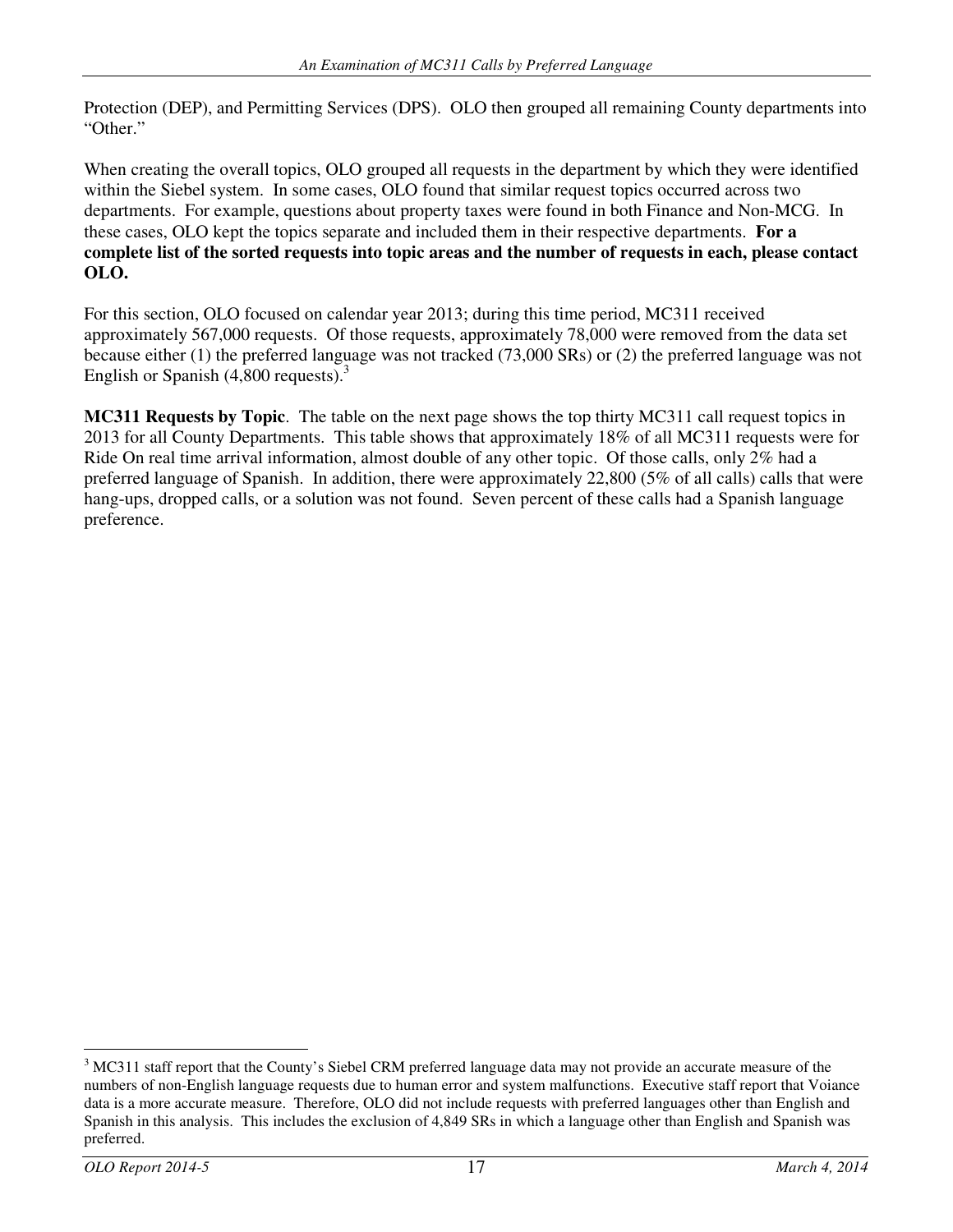#### Top 30 MC311 Requests by Topic, All Calls Calendar Year 2013

| Rank           | Topic                                                                              | # of<br><b>Requests</b> | % Total<br><b>Requests</b> | % Topic<br>Requests in<br>Spanish |
|----------------|------------------------------------------------------------------------------------|-------------------------|----------------------------|-----------------------------------|
| 1              | Ride On Real Time Arrival Information                                              | 88,430                  | 18%                        | $2\%$                             |
| $\overline{2}$ | Trash/Recycling Pick Up Request or Question                                        | 48,800                  | 10%                        | $3\%$                             |
| $\mathfrak{Z}$ | General Discussion of Individual Property Tax Bill (Finance<br>Department)         | 24,568                  | $5\%$                      | $1\%$                             |
| $\overline{4}$ | Schedule/Cancel DPS Inspections                                                    | 21,402                  | $4\%$                      | $3\%$                             |
| 5              | Ride-On Trip Planning                                                              | 16,999                  | $3\%$                      | $2\%$                             |
| 6              | DPS Contact Information/Location                                                   | 15,655                  | $3\%$                      | $3\%$                             |
| 7              | Information Requests on Building Codes/Fee<br>Schedules/Inspection & Permit Status | 14,890                  | $3\%$                      | $1\%$                             |
| 8              | Contact Information for State/Federal/Transportation<br>Agencies                   | 12,812                  | $3\%$                      | $4\%$                             |
| 9              | Other Ride On (Not Arrival Time or Trip Planning)                                  | 12,277                  | $3\%$                      | $3\%$                             |
| 10             | Recycling Bin Request/Removal/Repair                                               | 11,880                  | $2\%$                      | $5\%$                             |
| 11             | General County Information/Status of County Government                             | 11,210                  | $2\%$                      | $2\%$                             |
| 12             | Issue/Concern/Status of Tax Bill, Payment, Refund                                  | 9,793                   | $2\%$                      | $2\%$                             |
| 13             | Tax Information (Non-MCG)                                                          | 9,069                   | $2\%$                      | $4\%$                             |
| 14             | Food Stamps/Cash Assistance                                                        | 8,764                   | $2\%$                      | $21\%$                            |
| 15             | Road Services/Maintenance                                                          | 8,058                   | $2\%$                      | $1\%$                             |
| 16             | General Finance Department Information Requests                                    | 6,832                   | $1\%$                      | $2\%$                             |
| 17             | Tree Maintenance/Leaf-Related                                                      | 6,542                   | $1\%$                      | $2\%$                             |
| 18             | Address/Hours of County Facilities                                                 | 6,190                   | $1\%$                      | $3\%$                             |
| 19             | <b>Landlord Tenant Issues</b>                                                      | 6,077                   | $1\%$                      | $5\%$                             |
| 20             | Manna Food Center Related                                                          | 5,837                   | $1\%$                      | 59%                               |
| 21             | Information on Medicaid/Medical Assistance/Health Care<br>Reform/MCHP              | 5,019                   | $1\%$                      | 23%                               |
| 22             | General Police Information                                                         | 4,933                   | $1\%$                      | $3\%$                             |
| 23             | Contact Other Local 311 System                                                     | 4,900                   | $1\%$                      | $7\%$                             |
| 24             | Animal Services/Dead Animal/Animal Nuisance                                        | 4,754                   | $1\%$                      | $2\%$                             |
| 25             | County Employment Issues - Not Benefits Related                                    | 4,321                   | $1\%$                      | $1\%$                             |
| 26             | Contact for Other Municipalities                                                   | 4,260                   | $1\%$                      | $4\%$                             |
| 27             | Contacting Case Worker or HHS                                                      | 3,698                   | $1\%$                      | $9\%$                             |
| 28             | <b>Contacting Other County Agencies</b>                                            | 3,580                   | $1\%$                      | $4\%$                             |
| 29             | Vaccinations/Clinics/Direct Medical Services                                       | 3,179                   | $1\%$                      | $9\%$                             |
| 30             | Housing/Rental Assistance/Homeless                                                 | 2,555                   | $1\%$                      | $7\%$                             |

Source: MC311 Siebel System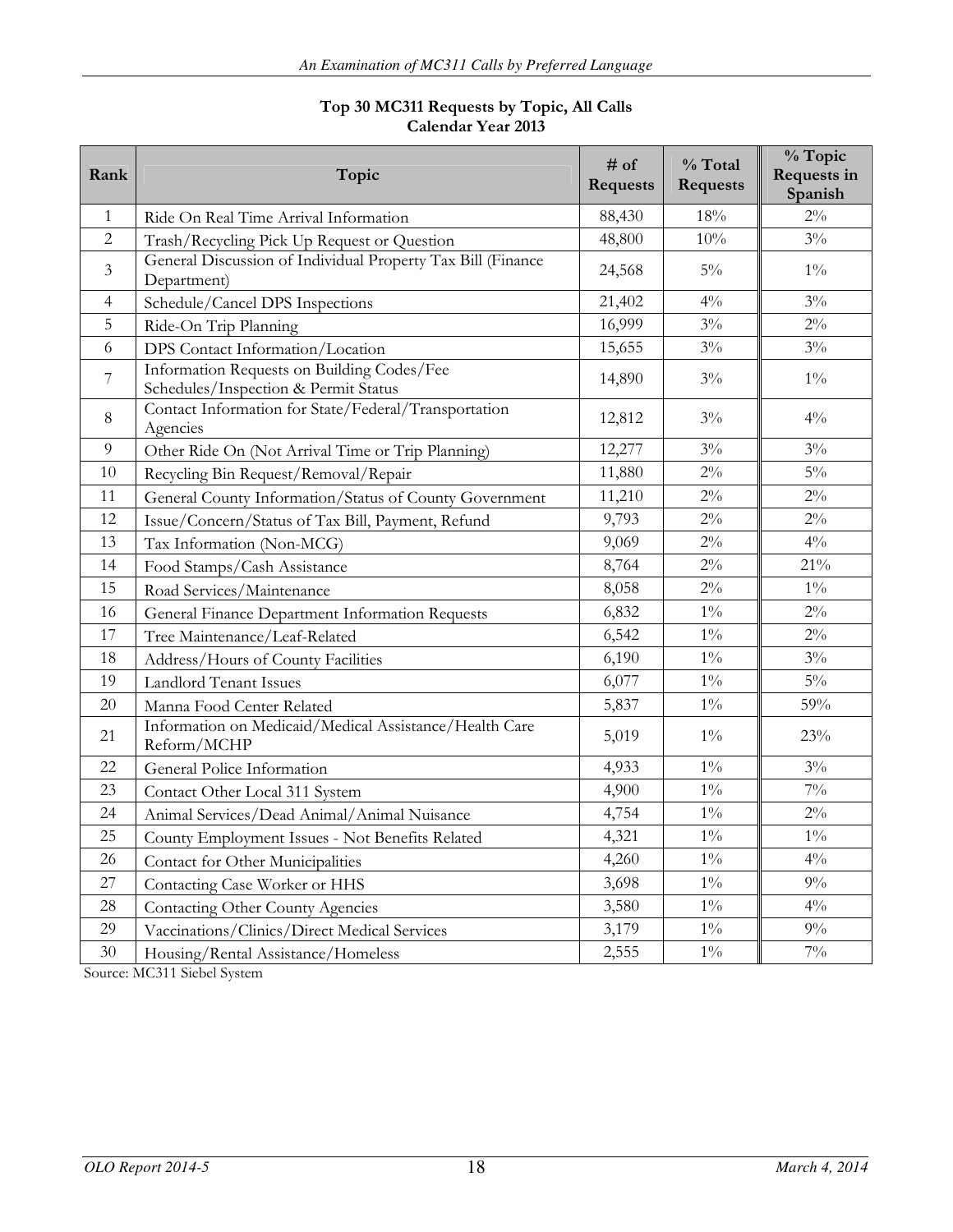OLO also looked at the most prevalent types of requests with preferred languages of English and Spanish. Because of the high percentages of English-preferred requests, the top requests for English-preferred requests are the same as for all requests. OLO found that, for requests with a preferred language of Spanish, the most prevalent topic area was the Manna Food Center.<sup>4</sup> These requests were almost double all other topics for requests with a Spanish-speaking preference. In addition to the topics listed below, there were 1,540 calls with a preferred language of Spanish which were hang-ups, dropped calls, or a solution was not found.

| Rank           | Topic                                                                    | # of Requests<br>in Spanish | $%$ Total<br><b>Requests</b> | % Topic Requests<br>in Spanish |
|----------------|--------------------------------------------------------------------------|-----------------------------|------------------------------|--------------------------------|
|                | Manna Food Center Related                                                | 3,458                       | $0.71\%$                     | 59%                            |
| 2              | Food Stamps/Cash Assistance                                              | 1,870                       | 0.38%                        | 21%                            |
| 3              | Ride On Real Time Arrival Information                                    | 1,751                       | 0.36%                        | $2\%$                          |
| $\overline{4}$ | Trash/Recycling Pick Up Request or Question                              | 1,471                       | $0.30\%$                     | $3\%$                          |
| 5              | Information about Medicaid/Medical<br>Assistance/Health Care Reform/MCHP | 1,136                       | $0.23\%$                     | 23%                            |
| 6              | Schedule/Cancel DPS Inspections                                          | 717                         | 0.15%                        | $3\%$                          |
|                | Recycling Bin Request/Removal/Repair                                     | 545                         | $0.11\%$                     | $5\%$                          |
| 8              | Contact Information for<br>State/Federal/Transportation Agency           | 490                         | $0.10\%$                     | $4\%$                          |
| 9              | Contact Information or Location for DPS                                  | 481                         | $0.10\%$                     | $3\%$                          |
| 10             | Ride On (Not Arrival or Trip Planning)                                   | 368                         | $.08\%$                      | $4\%$                          |

Top Ten MC311 Requests by Topic for Calls in which Preferred Language was Spanish Calendar Year 2013

Source: MC311 Siebel System

Manna also had the highest percentage of requests with a preferred language of Spanish – about 59% of all Manna related requests had a Spanish preference. Health and Human Services related issues accounted for most of the remaining top ten request topics that had the highest percentages of requests with a Spanish language preference.

#### MC311Topics with Largest Percentages of Calls with Preferred Language of Spanish Calendar Year 2013

| Rank           | Topic                                                              | % of Topic Requests<br>in Spanish |
|----------------|--------------------------------------------------------------------|-----------------------------------|
|                | Manna Food Center                                                  | 59%                               |
| 2              | Information on Medicaid/Medical Assistance/Health Care Reform/MCHP | 23%                               |
| 3              | Food Stamps/Cash Assistance                                        | $21\%$                            |
| $\overline{4}$ | Information on Vaccinations/Clinics/Direct Medical Services        | $9\%$                             |
| .5             | Contacting Case Worker or DHHS                                     | $9\%$                             |
| 6              | Information on Energy/Utilities                                    | $9\%$                             |
|                | Housing Complaint/Code Enforcement                                 | $7\%$                             |
| 8              | Information on Housing/Rental Assistance/Homeless                  | $7\%$                             |
| 9              | Contacting Other Local 311                                         | $7\%$                             |
| 10             | <b>Landlord Tenant Issues</b>                                      | $5\%$                             |

\*The topic DHHS "Other" had 11% of all calls with a preferred language of Spanish. Source: MC311 Siebel System

<sup>&</sup>lt;u>.</u> <sup>4</sup> In order to receive food from the Manna Food Center, an individual must receive a referral, which involves answering a few questions to verify eligibility. Calling MC311 is one way to obtain a referral; individuals can also contact the Manna Food Center directly or contact one of numerous other referral agencies.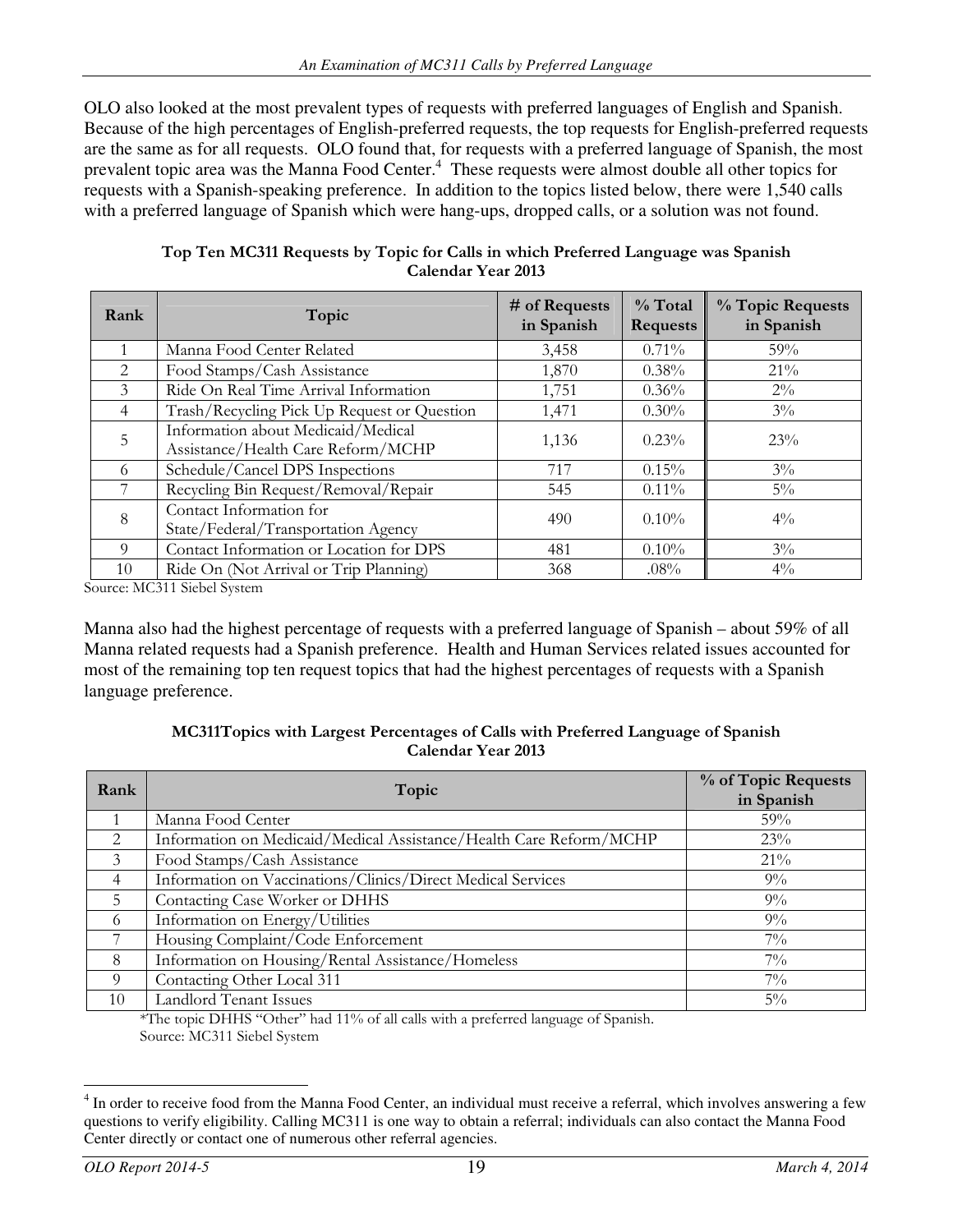When reviewing call topics with more than one thousand calls, the topics with the lowest percentages of calls with a preferred language of Spanish (1% or less) were: (1) information on building codes/inspection status/fee schedules; (2) road service/maintenance; (3) general discussion of individual property tax bill; and (4) county employment issues (not benefits related).

OLO also looked that top MC311 request topics within each of the top County departments. The following tables show the top types of requests by customers who prefer English versus those that preferred Spanish.<sup>5</sup> Highlights of the data include:

- Seven of the eight departments had the same top three topic areas in both English and Spanish, with five of those also having the topics occurring in the same order for both English and Spanish.
- There were only three topics in which Spanish requests represented more than 10% of calls in that topic: 59% of Manna Food Center calls, 23% of Medicaid/Medical Assistance/Health Care Reform/MCHP calls, and 21% of Food Stamp/Cash Assistance calls.
- The most common topic area for requests with a preferred language of Spanish was the Manna Food Center; however, DHHS had the highest number of Spanish calls for a specific department.

 $\frac{5}{100}$  The top topics listed in each department account for the following percent of all calls in each department as follows: 58% in Non-MCG; 80% in DPS; 90% in Finance; 69% in DHCA; 84% in DOT; 93% in DEP; 57% in DHHS; and 29% in All Other Departments.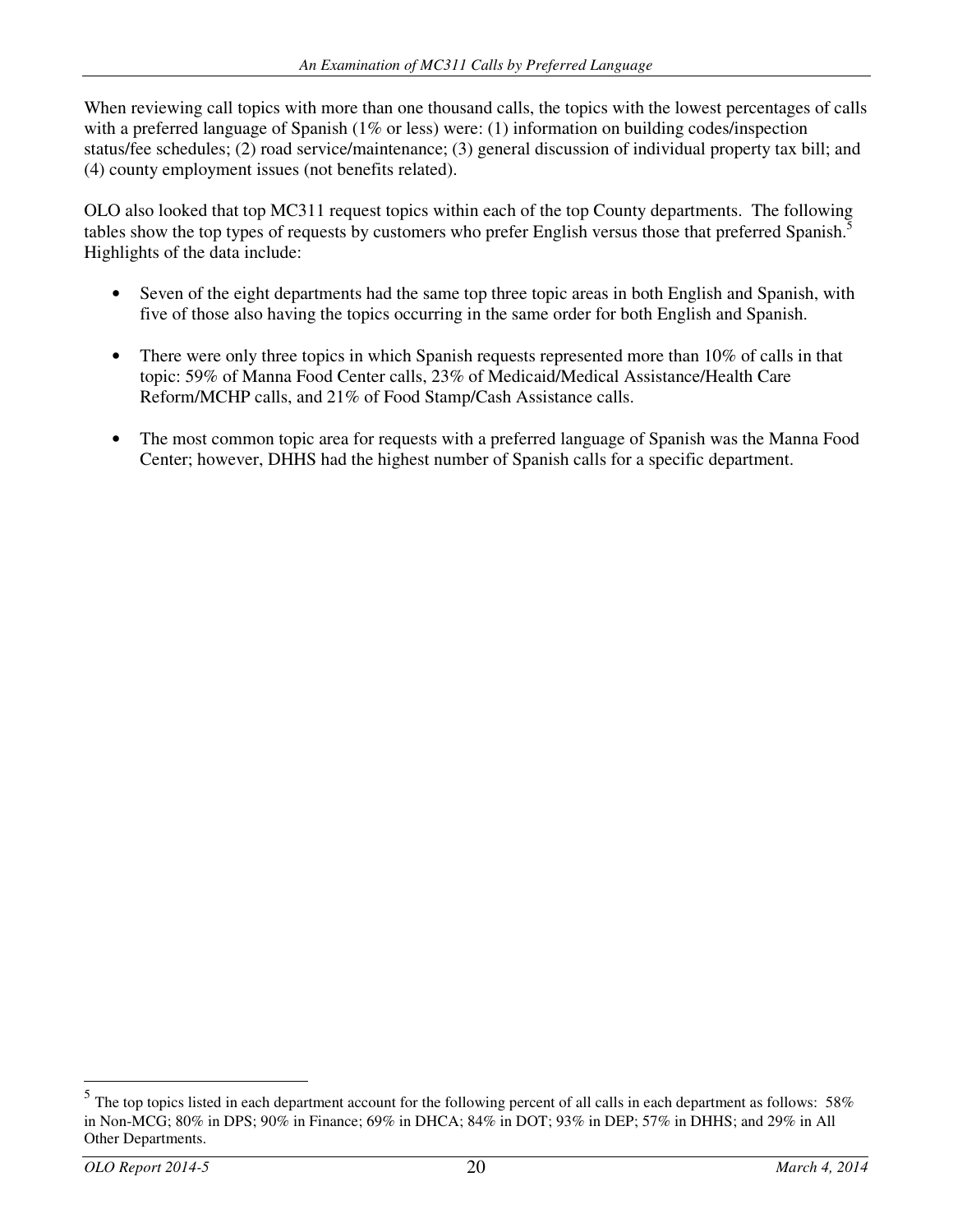#### Top MC311 Request Topics, By Department and Preferred Language Calendar Year 2013

| <b>Health and Human Services</b>                    |               |                  |  |
|-----------------------------------------------------|---------------|------------------|--|
| Topic                                               | # of Requests | % of Topic Calls |  |
| <b>English-Preferred Requests</b>                   |               |                  |  |
| Food Stamps/Cash Assistance                         | 6,894         | 79%              |  |
| Contacting Case Worker or HHS                       | 3,363         | $91\%$           |  |
| Medicaid/Medical Assistance/Health Care Reform/MCHP | 3,883         | $77\%$           |  |
| <b>Spanish-Preferred Requests</b>                   |               |                  |  |
| Food Stamps/Cash Assistance                         | 1,870         | $21\%$           |  |
| Medicaid/Medical Assistance/Health Care Reform/MCHP | 1,136         | 23%              |  |
| Contacting Case Worker or HHS                       | 335           | $9\%$            |  |

| <b>Permitting Services</b>                 |                 |                  |
|--------------------------------------------|-----------------|------------------|
| Topic                                      | $#$ of Requests | % of Topic Calls |
| <b>English-Preferred Requests</b>          |                 |                  |
| Schedule/Cancel DPS Inspections            | 20,685          | $97\%$           |
| DPS Contact Information/Location           | 15,174          | $97\%$           |
| Information Requests on Building Codes/Fee | 14,686          | $99\%$           |
| Schedules/Inspection & Permit Status       |                 |                  |
| <b>Spanish-Preferred Requests</b>          |                 |                  |
| Schedule/Cancel DPS Inspections            | 717             | $3\%$            |
| DPS Contact Information/Location           | 481             | $3\%$            |
| Information Requests on Building Codes/Fee | 204             | $1\%$            |
| Schedules/Inspection & Permit Status       |                 |                  |

| Finance                                             |               |                  |  |
|-----------------------------------------------------|---------------|------------------|--|
| Topic                                               | # of Requests | % of Topic Calls |  |
| <b>English-Preferred Requests</b>                   |               |                  |  |
| General Discussion of Individual Property Tax Bill  | 24,265        | $99\%$           |  |
| Issue/Concern/Status with Tax Bill, Payment, Refund | 9,618         | 98%              |  |
| General Information Requests                        | 6,706         | 98%              |  |
| <b>Spanish-Preferred Requests</b>                   |               |                  |  |
| General Discussion of Individual Property Tax Bill  | 303           | $1\%$            |  |
| Issue/Concern/Status with Tax Bill, Payment, Refund | 175           | $2\%$            |  |
| General Information Requests                        | 126           | $2\%$            |  |

| Housing and Community Affairs      |               |                  |  |  |
|------------------------------------|---------------|------------------|--|--|
| Topic                              | # of Requests | % of Topic Calls |  |  |
| <b>English-Preferred Requests</b>  |               |                  |  |  |
| <b>Landlord Tenant Issues</b>      | 5,749         | $95\%$           |  |  |
| Housing Complaint/Code Enforcement | 1,671         | 93%              |  |  |
| <b>MPDU</b> Related                | 1,724         | $97\%$           |  |  |
| <b>Spanish-Preferred Requests</b>  |               |                  |  |  |
| <b>Landlord Tenant Issues</b>      | 328           | $5\%$            |  |  |
| Housing Complaint/Code Enforcement | 132           | $7\%$            |  |  |
| <b>MPDU</b> Related                | 53            | $3\%$            |  |  |

#### Top MC311 Service Request Topics, By Department and Preferred Language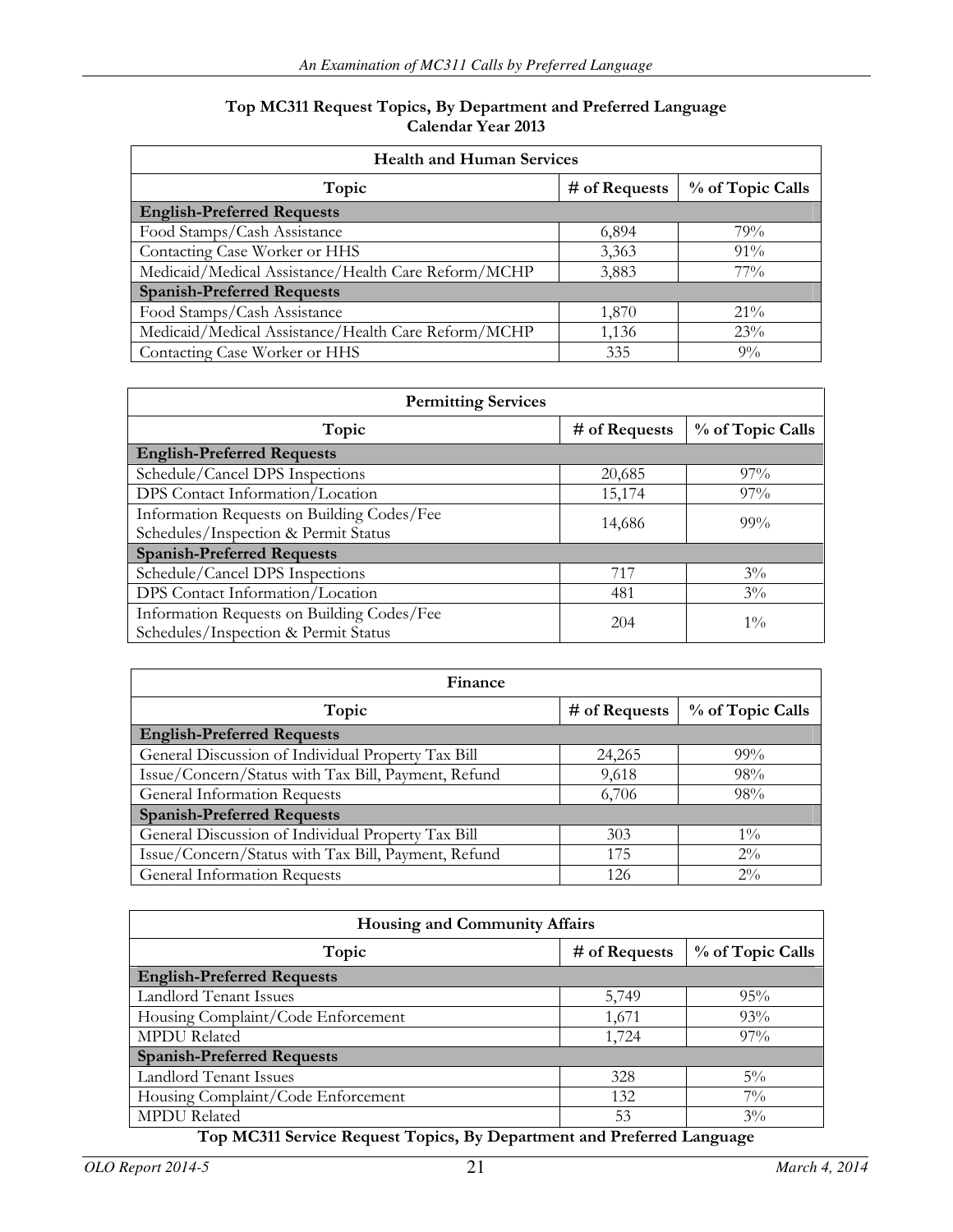#### Calendar Year 2013 (Continued)

| Transportation                                    |               |                  |  |  |
|---------------------------------------------------|---------------|------------------|--|--|
| Topic                                             | # of Requests | % of Topic Calls |  |  |
| <b>English-Preferred Requests</b>                 |               |                  |  |  |
| Ride On Real Time Arrival Information             | 86,679        | 98%              |  |  |
| Ride On Trip Planning                             | 16,688        | 98%              |  |  |
| Other Ride On (Not Arrival Time or Trip Planning) | 11,909        | $97\%$           |  |  |
| <b>Spanish-Preferred Requests</b>                 |               |                  |  |  |
| Ride On Real Time Arrival Information             | 1,751         | $2\%$            |  |  |
| All Other Ride On                                 | 368           | $3\%$            |  |  |
| Other Ride On (Not Arrival Time or Trip Planning) | 311           | $2\%$            |  |  |

| <b>Environmental Protection*</b>         |               |                  |  |  |
|------------------------------------------|---------------|------------------|--|--|
| Topic                                    | # of Requests | % of Topic Calls |  |  |
| <b>English-Preferred Requests</b>        |               |                  |  |  |
| Trash/Recycling Pick Up Request/Question | 47,329        | $99\%$           |  |  |
| Recycling Bin Request/Removal/Repair     | 11,335        | 98%              |  |  |
| <b>Spanish-Preferred Requests</b>        |               |                  |  |  |
| Trash/Recycling Pick Up Request/Question | 1,471         | $1\%$            |  |  |
| Recycling Bin Request/Removal/Repair     | 545           | $2\%$            |  |  |

\*OLO only found two topic categories that were large enough to be grouped together.

| All Other County Departments Top Three Call Topics by Preferred Language |               |                  |  |  |
|--------------------------------------------------------------------------|---------------|------------------|--|--|
| Topic                                                                    | # of Requests | % of Topic Calls |  |  |
| <b>English-Preferred Requests</b>                                        |               |                  |  |  |
| General Information/Status of County Government                          | 10,939        | $98\%$           |  |  |
| Address/Hours of County Facilities                                       | 6,023         | $97\%$           |  |  |
| General Police Information                                               | 4,806         | $97\%$           |  |  |
| <b>Spanish-Preferred Requests</b>                                        |               |                  |  |  |
| General Information/Status of County Government                          | 2.71          | $2\%$            |  |  |
| Address/Hours of County Facilities                                       | 167           | $3\%$            |  |  |
| General Police Information                                               | 127           | $3\%$            |  |  |

| Non-MCG Services Top Three Call Topics by Preferred Language |        |       |  |  |  |
|--------------------------------------------------------------|--------|-------|--|--|--|
| % of Topic Calls<br>Topic<br># of Requests                   |        |       |  |  |  |
| <b>English-Preferred Requests</b>                            |        |       |  |  |  |
| Contact Other State/Federal/Transportation Agency            | 12,322 | 96%   |  |  |  |
| Tax Information                                              | 8,733  | 96%   |  |  |  |
| Contact Other Local 311 Systems                              | 4,577  | 93%   |  |  |  |
| <b>Spanish-Preferred Requests</b>                            |        |       |  |  |  |
| Manna Food Center-Related                                    | 3,458  | 59%   |  |  |  |
| Contact Other State/Federal/Transportation Agency            | 490    | $4\%$ |  |  |  |
| Tax Information                                              | 336    | $4\%$ |  |  |  |

Source: MC311 Siebel System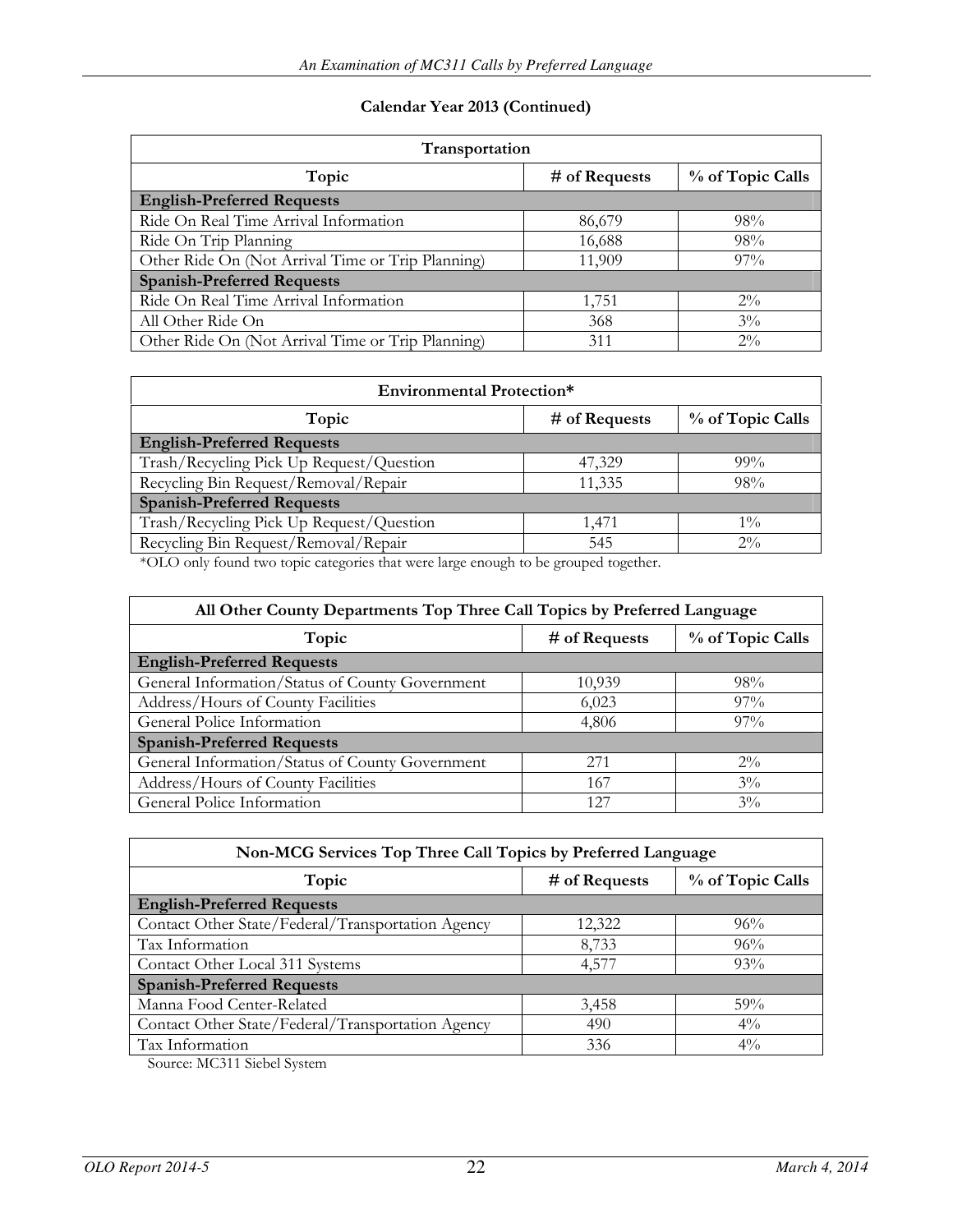## **D. Length of Time to Close Service Requests by Preferred Language**

OLO compared the number of days it took to close service requests with preferred languages of English and Spanish. For this comparison, OLO examined the average numbers of business days it took to close requests for each of the two preferred language groups within specific request topics.

OLO only examined requests for services, rather than for general information, and did not include requests where MC311 typically advises the caller to contact a department or non-County agency directly. It is important to note that differences in how long it takes to close requests can occur for different reasons, such as location, time of the year, and urgency of the specific request. OLO's analysis provides only a simple comparison of the average numbers of days to close the requests and does not examine the causes of any differences.

The data do not show sizeable differences in the average numbers of days to close requests between English preferred language requests and Spanish preferred language requests. The table shows that for the top ten service request categories for requests from Spanish-speaking callers, the average numbers of days to close the requests were similar among requests with preferred languages of English and Spanish for most request categories. The differences were largest for requests to contact an income supports case worker and for housing complaints – for these, requests with a preferred language of Spanish took 2 and 3 days longer, respectively, than those with a preferred language of English. These differences do not control for location, time of year or urgency of the caller's specific request.

|                |                                          |             | <b>English Preferred</b> |                 | <b>Spanish Preferred</b> |                 |
|----------------|------------------------------------------|-------------|--------------------------|-----------------|--------------------------|-----------------|
| Rank           | Request                                  | Dept.       | <b>Average Days</b>      | $#$ of          | <b>Average Days</b>      | $#$ of          |
|                |                                          |             | to Close                 | <b>Requests</b> | to Close                 | <b>Requests</b> |
| -1             | Bulk Trash Pick-Up                       | <b>DEP</b>  | 2.1                      | 14,145          | 2.2                      | 830             |
| 2              | Income Supports Application Status       | <b>HHS</b>  | 2.1                      | 2,830           | 2.4                      | 768             |
| 3              | 22 Gallon Bin (Bottles/Cans Recycling)   | <b>DEP</b>  | 5.5                      | 6.010           | 5.7                      | 389             |
| $\overline{4}$ | Discuss Property Tax Bill                | <b>FIN</b>  | 1.3                      | 21,809          | 1.0                      | 252             |
| 5              | Contacting Income Supports Case Worker   | <b>HHS</b>  | 5.1                      | 1,418           | 7.1                      | 231             |
| 6              | Scrap Metal Pick-Up                      | <b>DEP</b>  | 2.8                      | 7,737           | 2.5                      | 156             |
| 7              | Landlord Tenant Complaints               | <b>DHCA</b> | 1.5                      | 4,311           | 2.2                      | 156             |
| 8              | Ride On Complaint                        | <b>DOT</b>  | 6.9                      | 4,282           | 6.7                      | 139             |
| 9              | Permit, Plan Review or Inspection Status | <b>DPS</b>  | 1.9                      | 5,526           | 1.7                      | 130             |
| 10             | Housing Complaints                       | <b>DHCA</b> | 20.6                     | 2,494           | 23.4                     | 99              |

## Days to Close Service Requests by Preferred Language, CY 2013

## **E. Call Characteristics**

Finally, OLO compared the call characteristics of calls from Spanish speakers and other calls. OLO examined call center data in order to compare call times and examined request data to compare numbers of calls that CSRs were unable to place in a specific request category. OLO also looked at data on the languages spoken by callers using the telephone interpretation service.

The table shows the average seconds per call for the following categories for calls during CY 2013 where the caller selected to speak with a Spanish-speaking CSR and for other regular calls: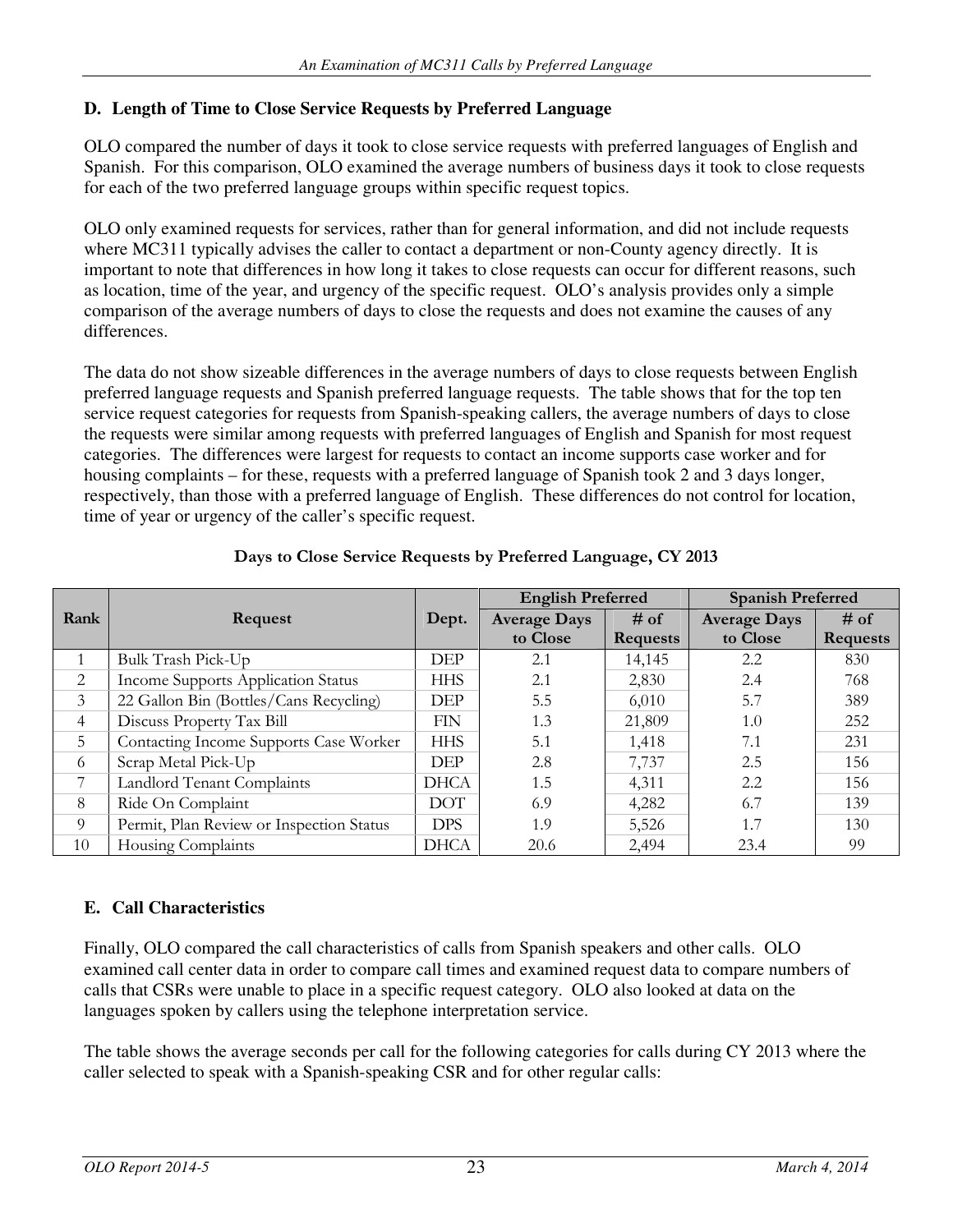- **Talk time**: the average seconds per call that the CSR was speaking with the caller
- **Hold time**: the average seconds per call that the CSR placed the caller on hold for any reason, such as consulting with a supervisor
- **After call work time**: the average seconds per call that the CSR spent doing work related to a call but not during the call

The data show that hold times and after call work times were similar among calls where the caller selected to speak with a Spanish-speaking CSR versus other regular calls, but that for Spanish calls talk times were about 40 seconds longer on average than other calls.

|                      | <b>Spanish CSR</b> | Other   |
|----------------------|--------------------|---------|
| $#$ of Calls         | 20,703             | 469,568 |
| Hold time            | フフ                 | 28      |
| Talk time            | 210                | 173     |
| After call work time | 51                 | 58      |

#### Number of Seconds Spent Per Call by Activity, CY 2013

Additionally, the table shows the total numbers of calls with preferred languages of English and Spanish during CY 2013 where the CSR was unable to identify a specific request category or provide a solution for the caller, for example because the call was dropped. As shown in the table below, for 7% of Spanish calls, the CSR was unable to identify the caller's request, compared with 5% of English requests.

#### Calls Where CSR Did Not Identify Specific Request Category or Solution, CY 2013

|                  | Total   | $#$ Unidentified | % Unidentified |
|------------------|---------|------------------|----------------|
| Spanish Requests | 21,261  | 1,540            | $7\%$          |
| English Requests | 470.590 | 21.244           | $5\%$          |

**Other languages**. During CY 2013, the Voiance telephone interpretation service was used for languages other than Spanish for a total of 189 MC311 calls. 28 different languages (other than Spanish) were used. The table shows the number of calls for each language with at least 5 calls using the interpretation service over the course of the calendar year.

#### Top Languages Other Than Spanish for Which Telephone Interpretation Was Used, CY 2013

| Language           | # of Calls |
|--------------------|------------|
| Mandarin           | 55         |
| Amharic (Ethiopia) | 28         |
| Korean             | 21         |
| French             | 13         |
| Russian            | 11         |
| Cantonese          | 10         |
| Farsi              | 8          |
| Vietnamese         | 8          |
| Brazil-Portuguese  | 5          |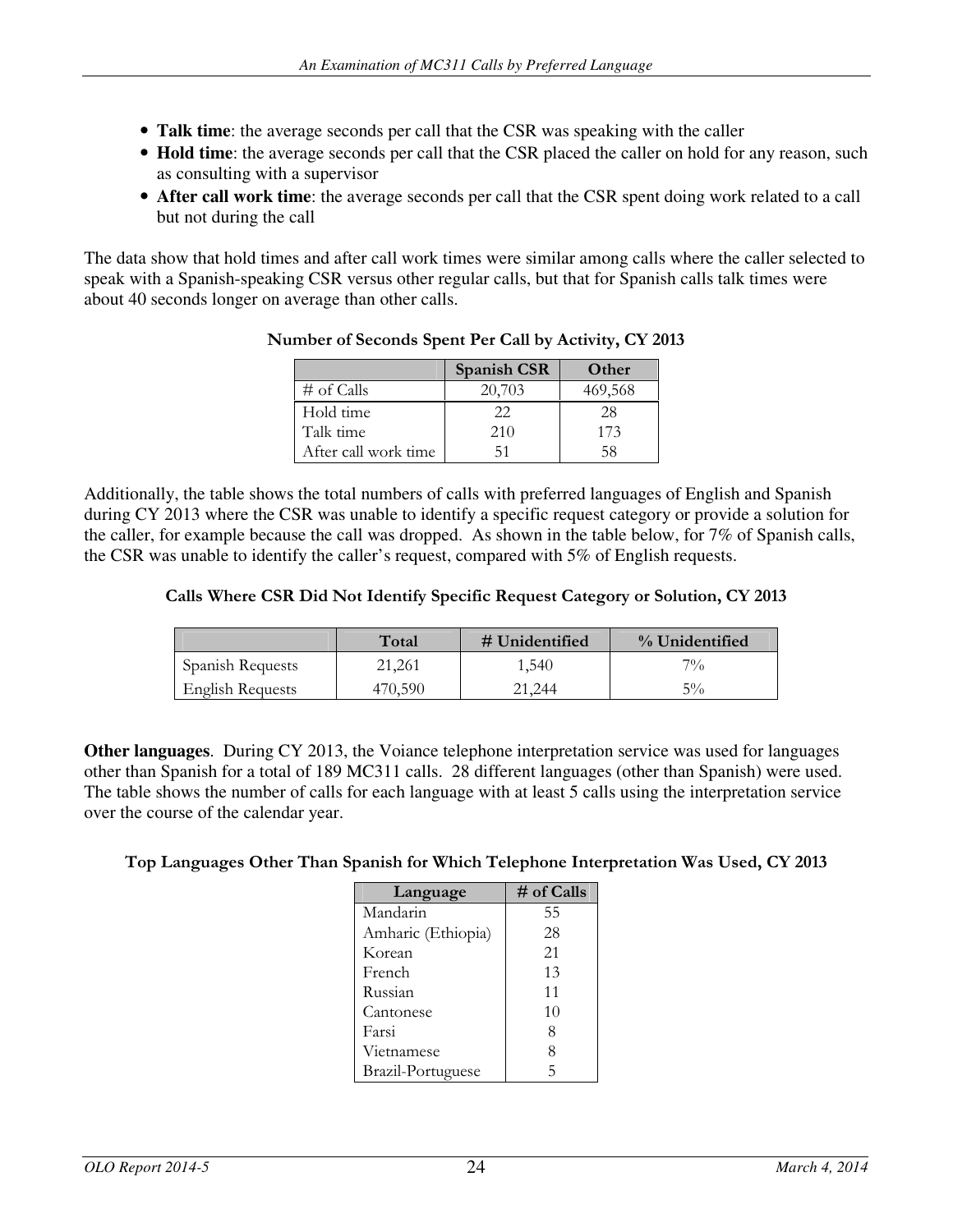## **CHAPTER V. Summary of Findings**

In the FY14 Office of Legislative Oversight's work program, the Council placed emphasis on several overall topic areas, including cultural competency. This project aims to enhance the County Council's awareness of cultural competency issues in the County by reviewing the County's efforts to ensure that individuals with limited English proficiency (LEP) have equal access to County services via MC311. MC311 is a customer relationship management system, integrating web-based information, a phone system, and a service database, that provides the public with a single three-digit telephone number or website to access County information and services. The remainder of this chapter provides a summary of OLO's findings.

#### Cultural Competency

Cultural competency is having awareness of varying cultural and community norms of diverse populations and providing equal access service delivery. There are five essential elements of the cultural competency of an institution:

- 1. Value diversity by respecting different cultural customs, values, and communication methods;
- 2. Cultivate cultural awareness;
- 3. Understand the dynamics of cultural interactions;
- 4. Acquire and Institutionalize cultural knowledge; and
- 5. Design and adapt service delivery to the diversity of the community.

Organizations with cultural competency have a defined set of values and practices, along with established policies and infrastructure, to work effectively with diverse communities in a non-discriminatory manner. One key element of cultural competency is linguistic competency, the ability of an organization to communicate effectively with diverse audiences.

### **Best Practices**

#### **FINDING #1: Montgomery County 311's efforts to ensure equal access for limited-English proficiency (LEP) individuals generally align with best practices.**

OLO identified the following best practices for ensuring equal access for individuals with limited English proficiency (LEP) for 311 programs:

- Have a clear vision statement;
- Diversify community outreach efforts, including tailoring messages to specific populations;
- Use diverse media and technology to promote 311 system and establish various methods of contacting 311 (including interpretation services);
- Conduct extensive technical and diversity training of staff;
- Conduct periodic internal agency needs assessments for service and language needs; and
- Provide transparent system data and enable resident feedback.

Overall, the policies and practices of MC311 align with the identified best practices for equal access to service delivery. Some specific practices include:

- Access to the MC311 system through telephone and web-based channels;
- Translation services to all callers, including 17 Spanish-speaking customer service representatives or telephone translation services for over 150 other languages;
- Community outreach including flyers/palm cards in multiple languages, meeting with community groups, and television/radio/newspaper advertisements in Spanish; and
- Monthly reports on customer request statistics.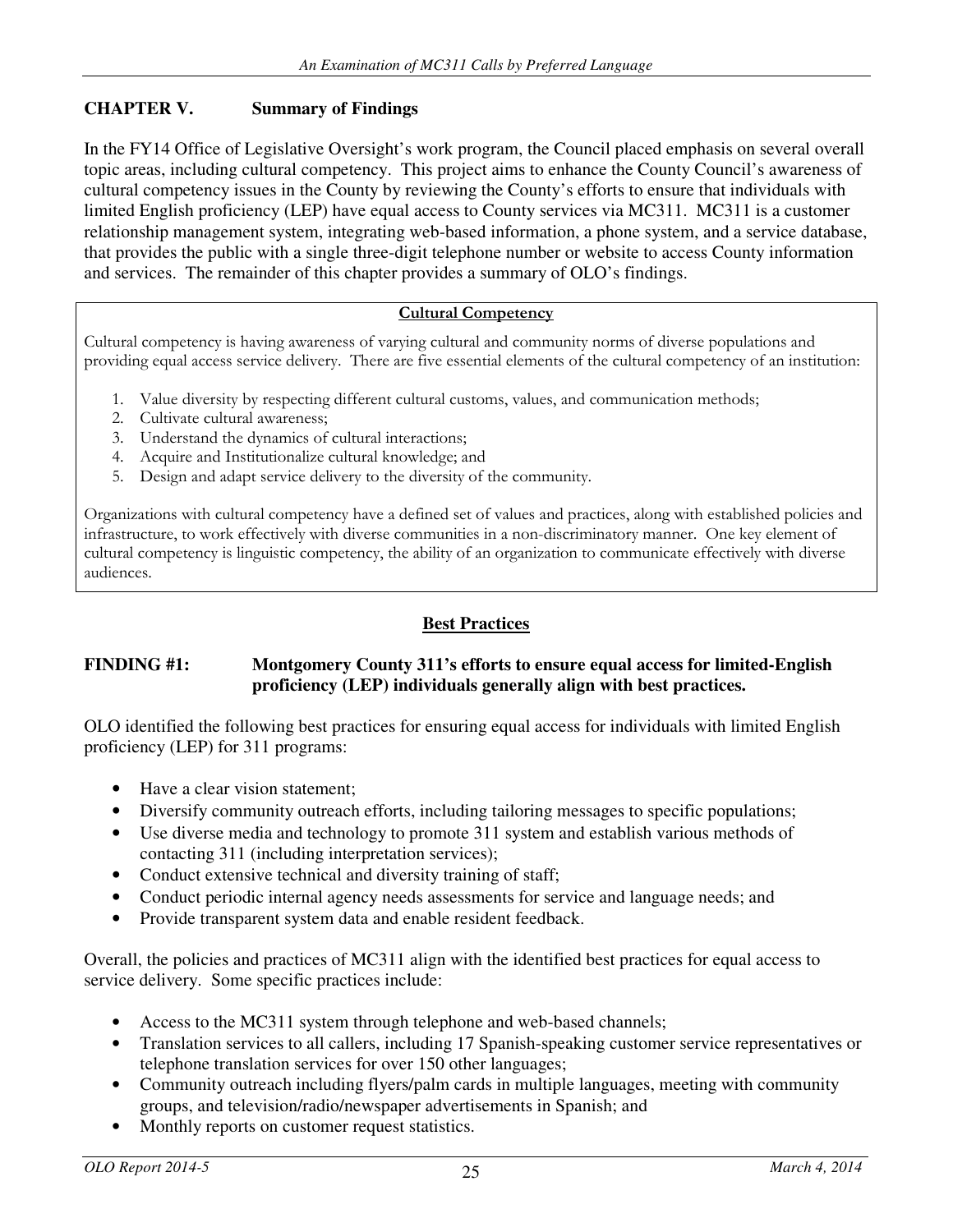## **Language Communities in Montgomery County**

#### **FINDING #2: In Montgomery County, 15% of individuals speak English less than "very well." Additionally, in 7% of households, no person in the household aged 14 or older speaks English "very well".**

The U.S. Census Bureau categorizes individuals in different ways with respect to language, including by the language spoken at home and by their level of English proficiency. According to the American Community Survey 2012 estimates, there are 926,231 people in Montgomery County. Of these, 61% (564,386) speak only English at home. The table summarizes the languages spoken at home for others in the County.

| Language Spoken at Home                                                               | % of Residents |
|---------------------------------------------------------------------------------------|----------------|
| Only English                                                                          | 61%            |
| Spanish or Spanish Creole                                                             | 16%            |
| Other Indo-European languages                                                         | $6\%$          |
| Other and unspecified languages                                                       | $4\%$          |
| Chinese                                                                               | $4\%$          |
| French (including Patois, Creole, Cajun)                                              | $3\%$          |
| Other Asian and Pacific Island languages                                              | $2\%$          |
| Korean, Slavic Language, Vietnamese, Tagalog, or<br>German/Other West Germanic (Each) | $1\%$          |

## Language Spoken at Home, Montgomery County 2012 Estimates

Source: American Community Surveys, Census Bureau 2012

### **MC311 Language Data**

#### **FINDING #3: During 2012-13, MC311 received about 956,000 calls. Approximately 4.4% of all MC311 calls were from callers requesting to speak with a Spanish-speaking customer services representative (CSR) or callers that used the telephone interpretation service to communicate with a CSR.**

MC311 offers to residents two methods for callers who prefer a language other than English to interact with customer service representatives (CSRs). The caller can either prompt to speak with a Spanish-speaking CSR or can speak with a CSR in any of over 150 languages using a telephone interpretation service. OLO examined MC311 call center data to analyze the totals and trends in non-English MC311 calls. The data show that from January 2012 through December 2013:

- Of the approximate 40,000 call requests per month, 4.4% were non-English calls;
- About 1,590 calls per month (4% of calls) were from callers requesting to speak with a Spanishspeaking representative, and an additional 150 calls per month were from Spanish speakers who used the telephone interpretation service;
- On average, 18 calls per month required interpretation for languages other than Spanish; and
- The average monthly number of Spanish-speaking CSR call requests increased 13% from 1,500 in 2012 to 1,700 in 2013;
- The average monthly calls using the interpretation service decreased 35% from 200 in 2012 to 130 in 2013.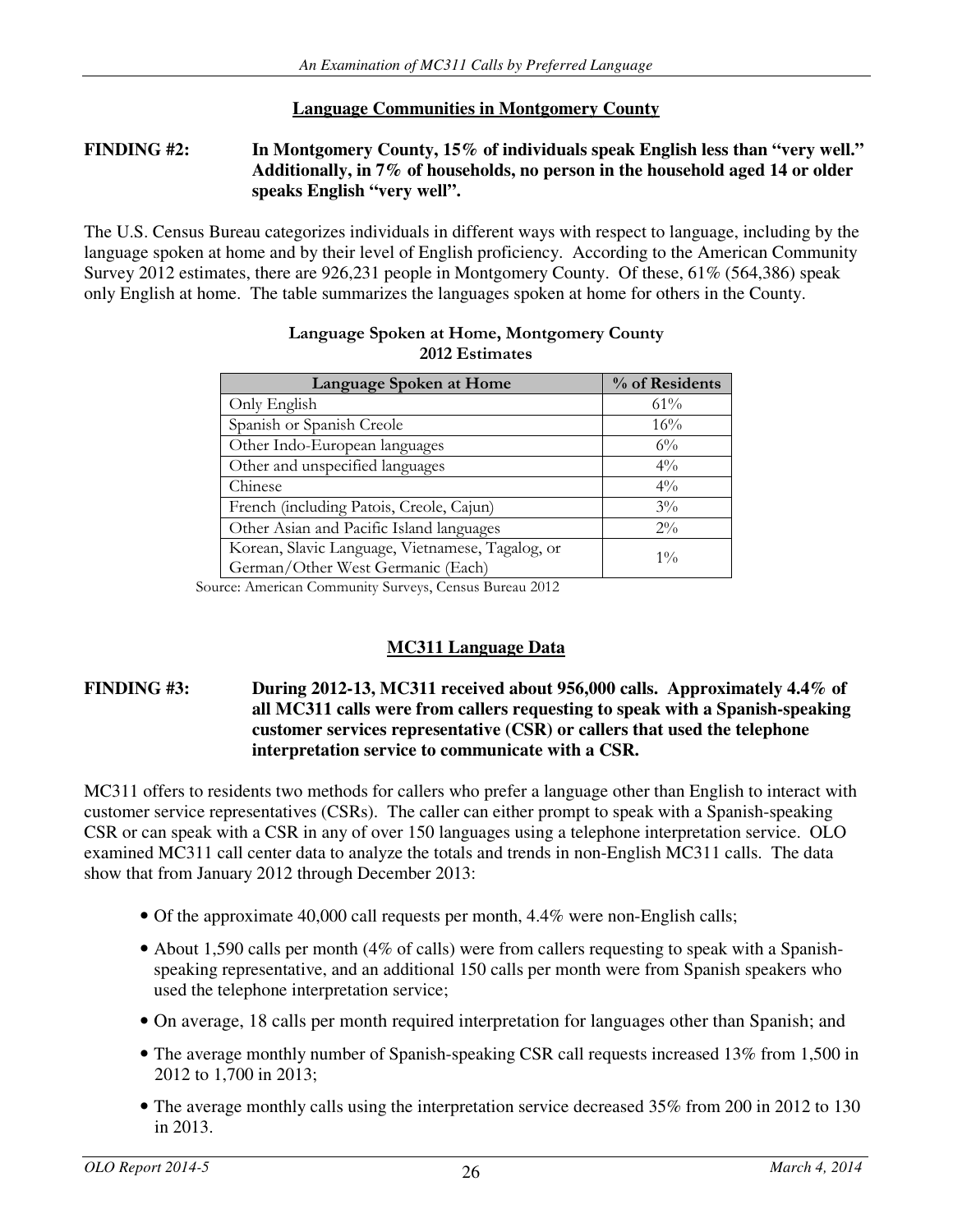#### **FINDING #4: During calendar year 2013, the most common MC311 requests from callers requesting to speak in Spanish were different from the most common requests from all callers.**

This table shows the top five request topics in both English and Spanish. Overall, "Ride On Real Time Arrival Information" was by far the largest request topic, accounting for approximately 90,000 requests (about 18% of all requests), of which 2% had a preferred language of Spanish. For requests in which the preferred language was Spanish, "Manna Food Center Related" requests were the most prevalent type of calls. These requests were almost double all other topics for calls with a Spanish-speaking preference.

| Rank                              | Topic                                                                      | # of Call<br><b>Requests</b> | % of All Call<br>Request |  |
|-----------------------------------|----------------------------------------------------------------------------|------------------------------|--------------------------|--|
| <b>English-Preferred Requests</b> |                                                                            |                              |                          |  |
|                                   | Ride On Real Time Arrival Information                                      | 88,430                       | 18%                      |  |
| $\mathfrak{D}_{\mathfrak{p}}$     | Trash/Recycling Pick Up Request or Question                                | 48,800                       | 10%                      |  |
| 3                                 | General Discussion of Individual Property Tax Bill (Finance<br>Department) | 24,568                       | $5\%$                    |  |
| 4                                 | Schedule/Cancel DPS Inspections                                            | 21,402                       | $4\%$                    |  |
| 5.                                | Ride-On Trip Planning                                                      | 16,999                       | $3\%$                    |  |
| <b>Spanish-Preferred Requests</b> |                                                                            |                              |                          |  |
|                                   | Manna Food Center Related                                                  | 3,458                        | $0.71\%$                 |  |
| 2                                 | Food Stamps/Cash Assistance                                                | 1,870                        | $0.38\%$                 |  |
| 3                                 | Ride On Real Time Arrival Information                                      | 1,751                        | 0.36%                    |  |
| 4                                 | Trash/Recycling Pick Up Request or Question                                | 1,471                        | $0.30\%$                 |  |
| 5                                 | Information about Medicaid/Medical Assistance/Health Care<br>Reform/MCHP   | 1,136                        | 0.23%                    |  |

### Top Five Request Topics for English and Spanish Calls

Source: MC311 Siebel System

**Percent of Spanish-Preferred Requests by Topic**. Of the top thirty request topics received by MC311 in 2013, seven had Spanish requested for more than 5% of calls, with only three topics having more than ten percent of calls requested in Spanish. "Manna Food Center Related" calls had the highest percent of calls for a topic with a preferred language of Spanish – about 59%. This was followed by "Information on Medicaid/Medical Assistance/Health Care Report/MCHP" at 23% and "Food Stamps/Cash Assistance" at 21%.

**Number of Unidentified Call Topics.** In 2013, there were approximately 23,000 calls during which the CSR was unable to identify or solve the caller's request for a variety of reasons including a dropped call. Approximately 5% of English calls were unidentified, which is similar to the 7% of Spanish calls that were unidentified.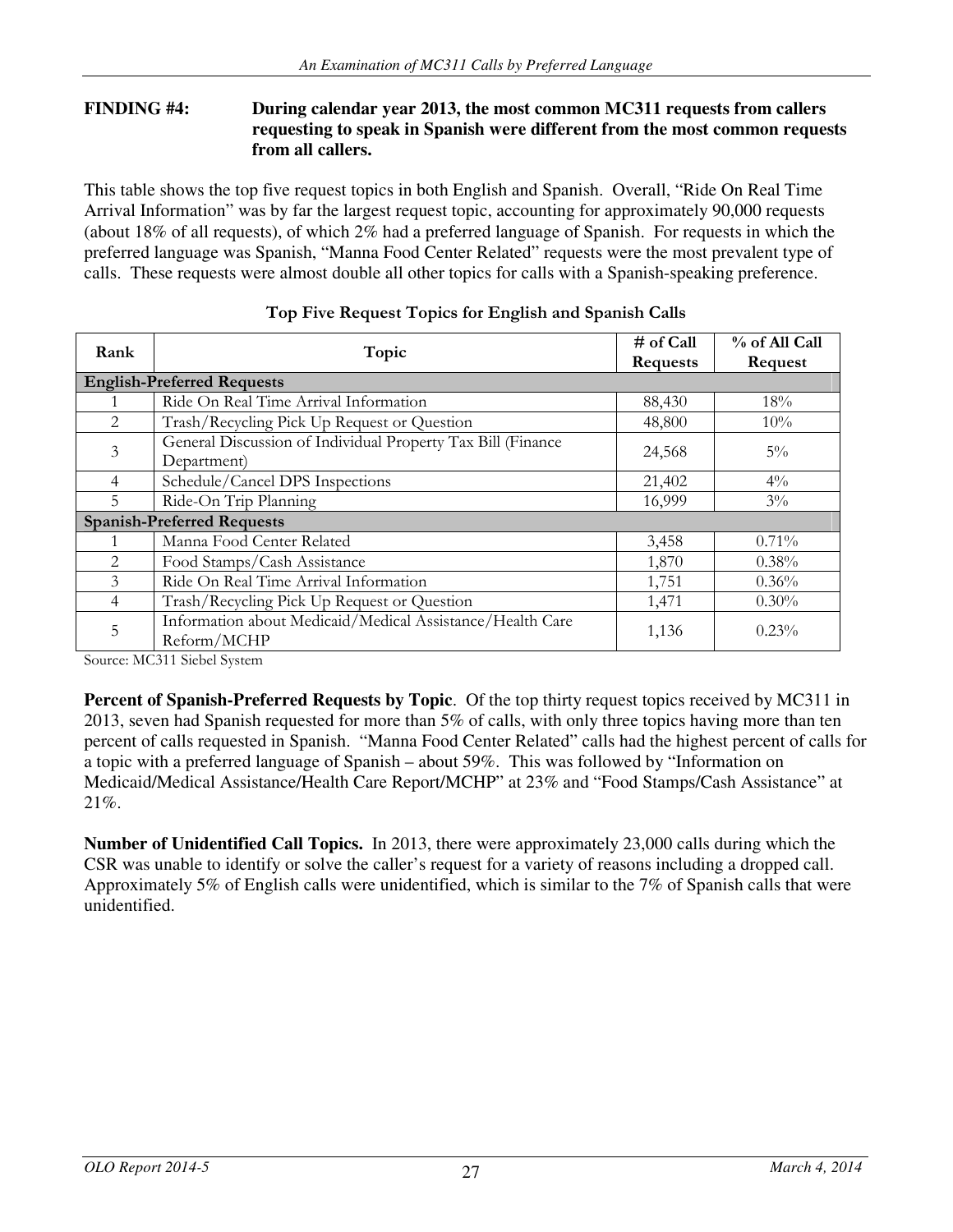#### **FINDING #5: There was no significant difference in the lengths of time to close requests between requests made by callers requesting to speak in Spanish and other requests.**

OLO compared the number of days it took to close service requests among requests with preferred languages of English and Spanish. For this comparison, OLO examined how many business days it took to close requests on average for each of the two preferred language groups within the top 10 specific service request categories for Spanish-speaking callers.

For most request categories, the data do not show sizeable differences in the average numbers of days to close requests between English-preferred language requests and Spanish-preferred language requests. The differences were largest for requests to contact an income supports case worker and for housing complaints – for these, requests with a preferred language of Spanish took 2 and 3 days longer, respectively, than those with a preferred language of English. These differences do not control for location, time of year or urgency of the caller's specific request.

#### **FINDING #6: During calendar year 2013, customer service representatives (CSR) spent an average of 40 seconds longer speaking on each call with callers that requested to speak in Spanish compared with other callers.**

OLO compared the following call characteristics of calls from Spanish speakers with those of other calls:

- **Talk time**: the average seconds per call that the CSR was speaking with the caller;
- **Hold time**: the average seconds per call that the CSR placed the caller on hold for any reason, such as consulting with a supervisor; and
- **After call work time**: the average seconds per call that the CSR spent doing work related to a call but not during the call.

The data show that hold times and after call work times were similar among calls where the caller selected to speak with a Spanish-speaking CSR versus other regular calls, but that for Spanish calls talk times were about 40 seconds longer on average than other calls.

|                      | <b>Spanish CSR</b> | Other   |
|----------------------|--------------------|---------|
| $\#$ of Calls        | 20,703             | 469,568 |
| Hold time            | 22                 | 28      |
| Talk time            | 210                | 173     |
| After call work time | 51                 | 58      |

### Number of Seconds Spent Per Call by Activity, CY 2013

Source: MC311 Siebel System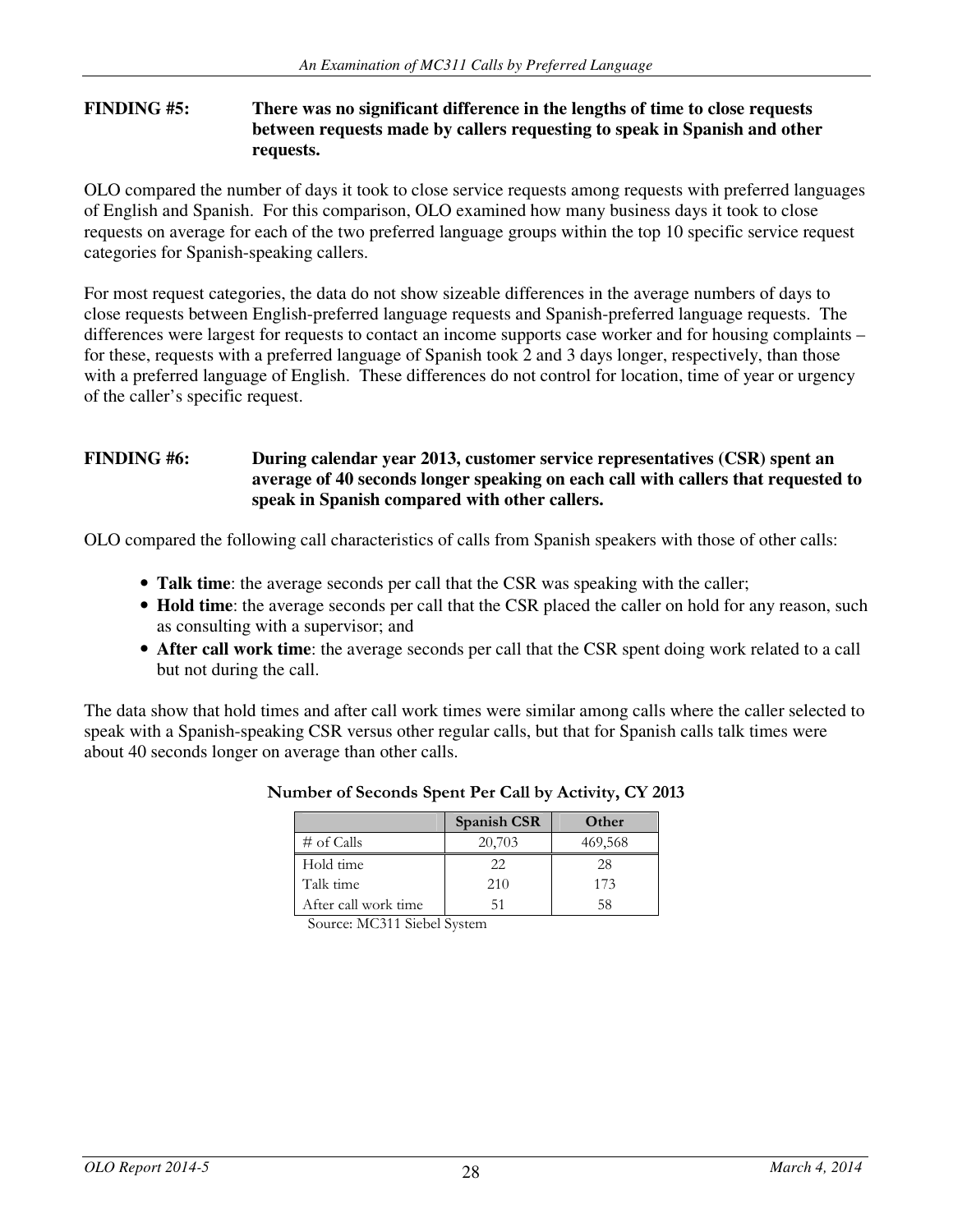## **CHAPTER VI. Agency Comments on Final Draft**

The Office of Legislative Oversight circulated a final draft of this report to the Chief Administrative Officer for Montgomery County. OLO appreciates the time taken by agency representatives to review the draft and provide comments. OLO's final report incorporates technical corrections and comments provided by agency staff.